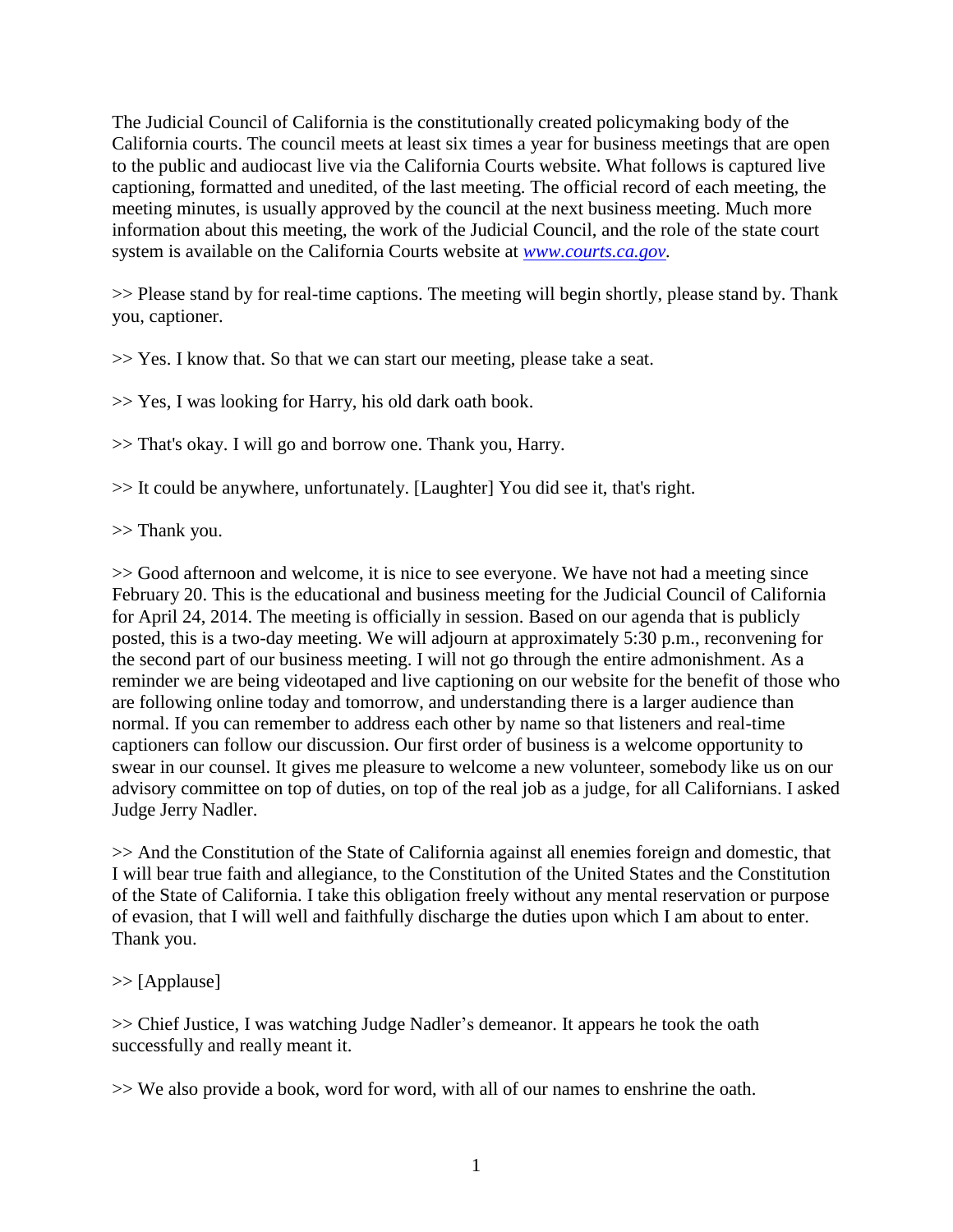>> Our first item of business is the approval of the minutes of our February 20 meeting. Do I hear a motion for adoption?

>> Moved for approval, Judge Jacobson, and Judge Walsh, thank you Judge O'Malley. The minutes, all in favor say aye.

>> Any opposition?

>> Welcome. Next on our agenda is our regular report as Chief Justice of the council. Summarizing engagements since our last meeting of February 20, I think this reporting area can be characterized as involving three main activities, as being defined by two main events. The activities can be grouped under ongoing budget negotiations, judicial branch outreach, and civil engagement. These brought mixed emotions.

>> Recently I was saddened. I was glad to share the recognition of what I believe were her impeccable character and admirable traits with the contributions with the Judiciary address. My themes this month were in fairness and in the context of the Civil Rights Act, I believe important especially in the third and a half year could do -- to highlight accomplishments as a branch, including justice court, and our long-standing history with courts. And delivering equal meaningful access to all Californians, I again stress the idea of a modern civil rights process in our courts, receiving listeners and media follow-up on that -- the meaning of that phrase. As I did in their address, the clear three-year plan for a fully functional judicial branch, also added discussion with the Chamber of Commerce that I attended in Sacramento.

>> As a part of my role in the ongoing budget process, I've been in contact with the executive branch, administration, and Legislature. As I work through the budget cycle, I have worked with many people including Speaker Perez, Senator Jackson, and also the fiscal review committee, Senator Hancock. Also, I met with Richard Bloom and Tony Atkins. I was pleased to participate in the annual awards, recognizing the unique contributions of those who live and work in the nine cities in her Assembly district. Presiding Judge Wesley joined me thereafter in Los Angeles. There were combined legislator efforts, thank you who all attended, and met with legislators that they another days, and testified at region Senate budget committees.

>> Senator Hancock has called on the legislative office and the AOC on proposed solutions and efficiencies. It was a great judicial branch effort. To collaborate with identifying solutions for our sister branches of government, to consider responses in all of their concerns, I am grateful to the staff, the Bench-Bar Coalition, and the system partners that have voiced their support and still to this day continue to do, to encourage reinvestment in our justice system. I took an opportunity to attend and lend my support to other programs and initiatives including the San Francisco public hearing on that language access plan, the tribal court state for state court, and the Legal Aid Association with California, and key association [Indiscernible], and for the single largest courthouse construction project under our judicial branch, the new San Diego courthouse. A lot of planning including cost reduction has gone into the project. It will be a source of great civic pride. I said before, the strength of our democratic institution relies on the public's understanding of those institutions. That is the primary reason why I believe in civic learning and civic engagement. Civic learning is important because it creates an understanding of government including an understanding of the relationship between the judicial branch and sister branches. It creates an interest in our branch and in our democracy.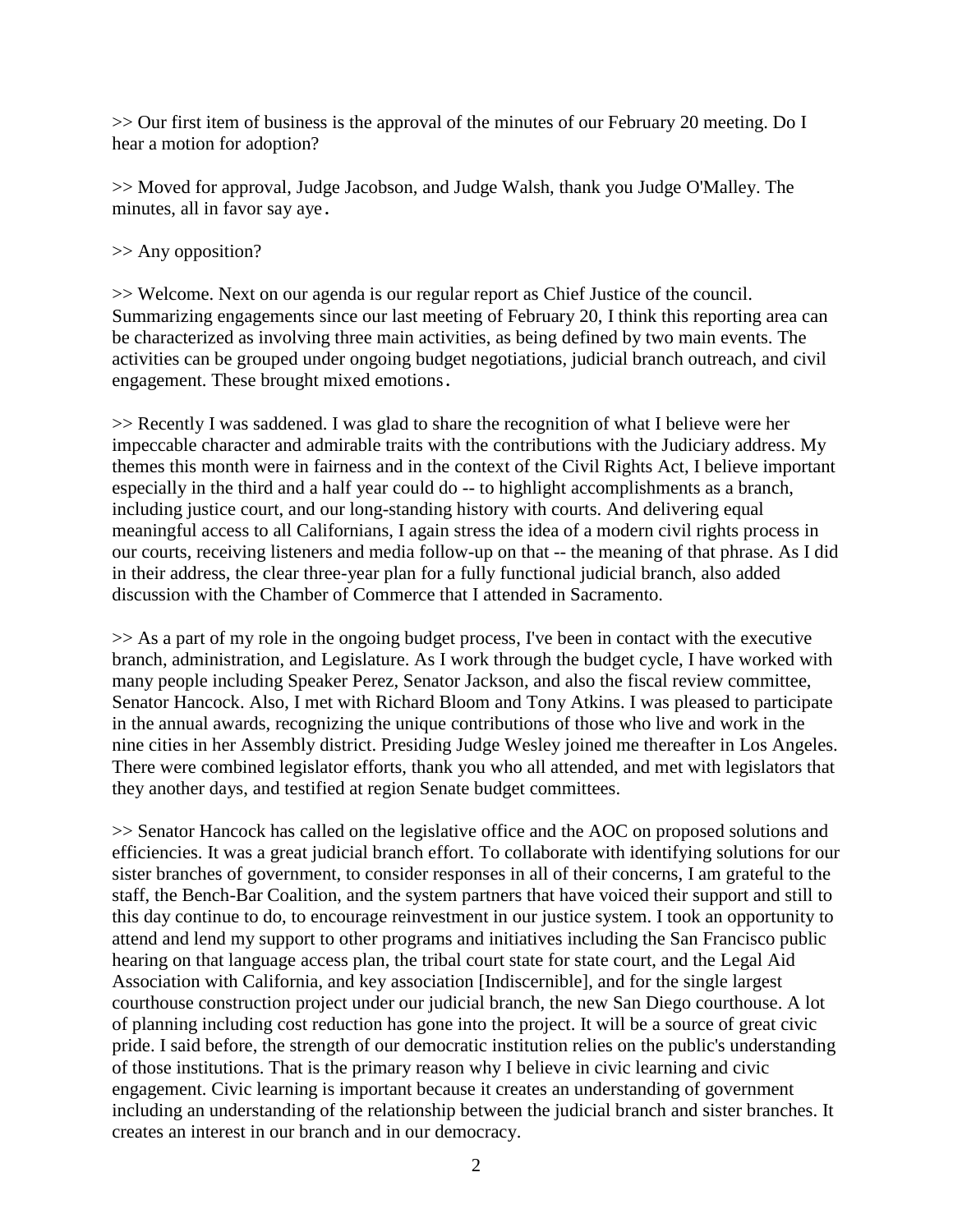>> It acts as a pipeline for students to have careers in the legal system and then potentially on the bench, further civic engagement office, in school, and out of court. And it reduces the risk of a pathway that could lead to the additional criminal adult system. This was a busy one in meetings with democracy and justice. California tax force on K–12 civil learning, and the committee. Frank Maguire and Mark Robinson are involved in these efforts. And I am glad in the Judith - and also [Indiscernible], it is a collaborative effort by all branches.

>> It was inspiring to present two of the three statewide learning awards to the public high school this is an award for both Tom, Brawley, California is a site to San Diego and three hours east. And also the civic toss program in Sacramento. It is interesting to see what they can create together. I was also at UC Berkeley undergraduate program to speak to them specifically about the role of the judicial branch of a democracy. I also had the opportunity to speak with a professional responsibility class at Golden Gate University law school, and to participate in the Q&A leadership conference at the John F. Kennedy High School government class, and participate at your and imagine yourself suppose the them at the University 900 students, lawyers, judges from the local area came to attend that suppose him, all these were great opportunities to engage with students teachers and their communities on topics of interest to them. And how those relate to the judicial branch, and overall interest in seeing a judicial funded branch as a coequal member of government.

>> Speaking with access, I wanted take this opportunity to congratulate a judicial branch -- not only in California but with the National Center for State Courts, I continue my ongoing contacts with the legal community, and for the luncheon with [Indiscernible], and the attorney of the we are awards, called Clay awards, and all the [Indiscernible]. Lastly, I welcomed groups of judges participating in the new orientation program to my chambers, Judge Wesley to participate in thankfully an annual event, swearing in of all judges, I am happy to see many other active leaders to come and attend the ceremony. I think my report shows progress, on all fronts on judicial policy priorities, directives, and understanding, access, liaison with communities about what we do at council. Through collaboration and unity of purpose we are achieving positive outcomes. I believe while we have been optimistic about this branch, there is an opportunity for renewed optimism.

>> That concludes my report. I would like to turn it over to Judge Steven Jahr, for the [Indiscernible]. That afternoon, council members, there is a written report essentially summarizing all activities on behalf of the administrative office.

>> I briefly noted a few of those items as the Chief indicated we have begun both the Senate subcommittee associated with our branch, and conducted their hearings. The Assembly was limited to two items leaving open the judicial branch budget for later consideration, those two items were proposed 33.1 to two items leaving open the judicial branch budget for later consideration, those two items were proposed \$33.1 million enhancement independent - dependency council which was drawn from the Chief Justice budget blueprint.

>> Also relative to collaborative courts, though they were both approved, likewise supported strongly as effective tools to save cost in the process and work positive social change, we ask that the funding processes associated with them be left to the trial courts in each which has unique challenges facing it. We have trial courts with self-help centers that are inadequately staffed to individuals for whom English is not a first language. In those circumstances the trial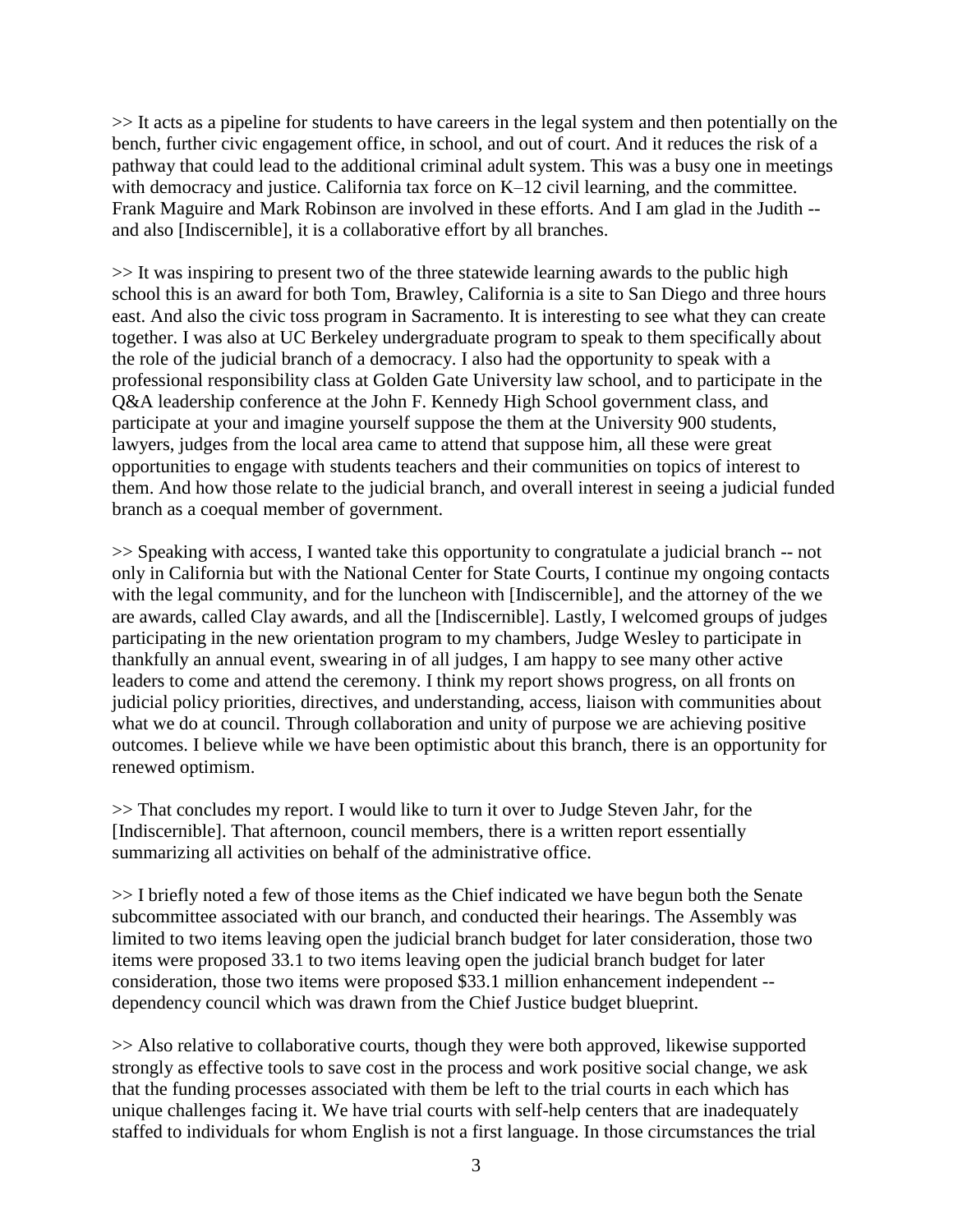court should have the discretion to determine where those dollars go. I should say also, to the Senate budget subcommittee a broader agenda relative to trial court findings, a component of the budget was addressed. As was the case with the Assembly subcommittee. Consent agenda items relative to our programs were approved. With respect to the balance of the budget after the conversation in the Senate hearing, all matters remain open. With each of those hearings there were 30 to 40, I would estimate judicial branch stakeholders who spoke when the time for public comment arose. There was a new norm is interesting uniformity in the comments that came in from court reporters, processing staff, courtroom clerks, and stakeholders in the system. Each in his or her own way, repeatedly I heard in the hearings referencing to and request to the Chief budget blueprint. We were able to hear that we answered the opposed question would you need to have a fully functioning branch? With the progress that we had this year the Chief budget was able to be constructed. When asked about the barriers to access budget reductions they have caused, we are able to point to this year's court by court snapshots that were helpful to us last year. Was actually occurring on the ground, in the courts, we were also asked to provide an illustration of what kind of restoration of access could be accomplished by various increments of funding.

>> To produce a document that we provided to both subcommittees, we surveyed the trial courts and asked them to forecast what they would look like in fiscal year 2014 and 2015, for the trial court augmentation to become the budget as compared to the \$356 million which was drawn from the overall \$612 million, in the budget blueprint less items associated with judicial salaries and the dependencies alike. You will see the compilation of governmental affairs that present a stark contrast. Must've been something I said.

## >> [Laughter]

>> At any rate, I will direct your attention to the document of the budget blueprint that has been advanced by the Chief. We have strong support in both venues. Senator Hancock, especially with reinforcement into our branch, I used to all -- I would also like to thank the branch when surveys are sent out for snapshots, and response to surveys that give rise to a compilation like this. It is enormously time consuming and very difficult to pull away from regular duties. We are grateful for the fine assistance that we have received in that regard. We have no follow-up hearings that follow up before the May revise, those have been pushed off. At this juncture, all eyes are on revenue projections, and our dialogue of course as the Chief indicated continues in the meantime, with the executive branch and the legislature the budget-related materials are contained in the report. The joint legislative audit committee commissioned, in them illustrative office, the Chief designated Judge O'Malley on the accountability for efficiency of our branch to represent the council with the auditor's office which has been staked with the task to conduct the audit, both with the California State auditor here at the AOC have tendered our full cooperation, in that auditing process if final report is expected late fall.

>> A couple of technology highlights worth mentioning, and bringing to special attention, since the last council meeting initiated 17 projects, and 17 superior courts I should say, and where necessary to support telecommunication services in the branch, this is a phase project. They would complete all 58 trial courts by July of 2015. Separately our Trial Court Administrative Office (TCAS), where all financial services for trial courts are handled in accounts receivable, in the issuance of checks and billions of dollars are operated by that program successfully with TCAS and oversight. There is also a module that you are aware of. It is currently deployed in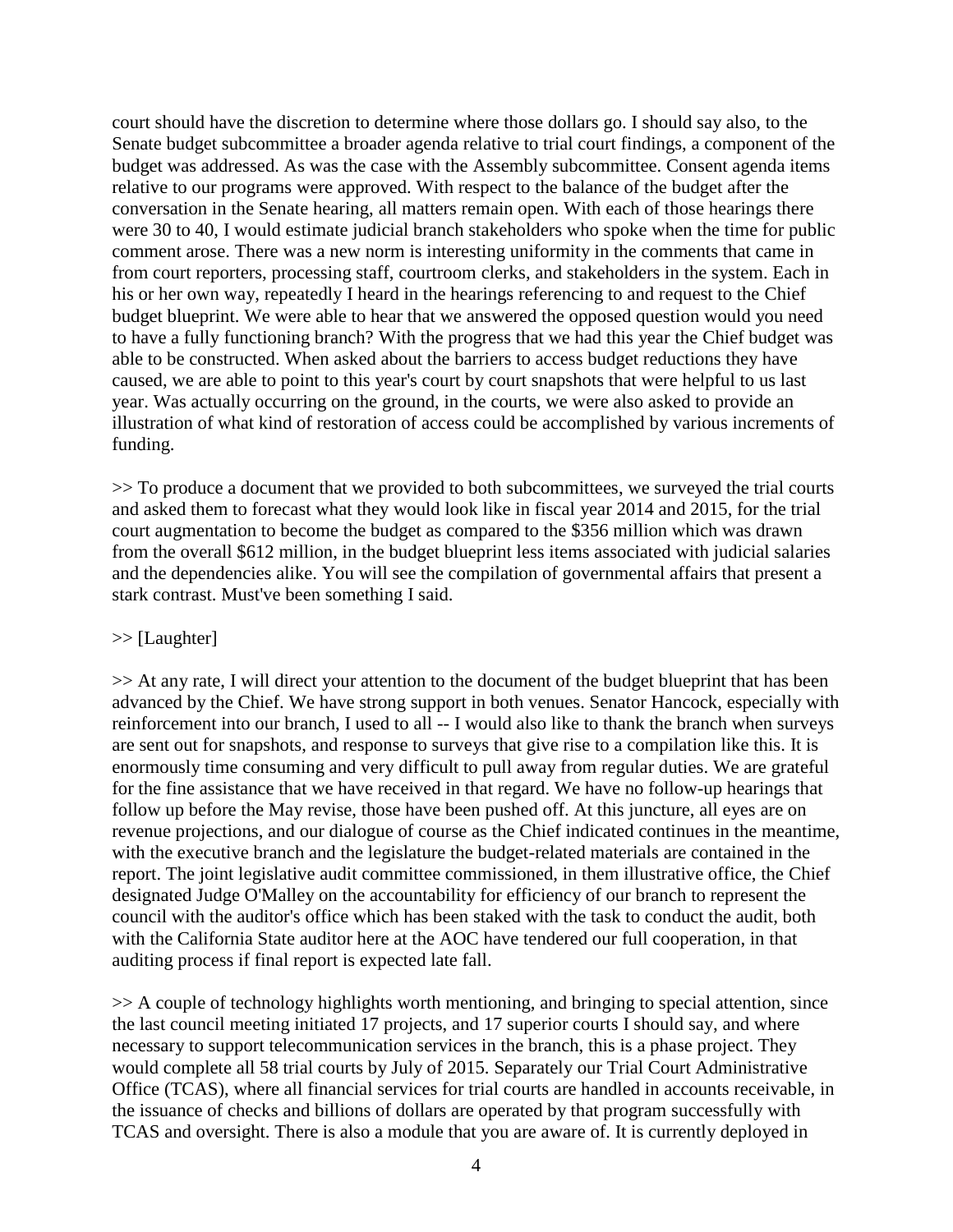eight courts and supplies the courts for old [Indiscernible], most recently the court in Yuba County, there [Indiscernible] HR will be run in May, Superior Court and the Tehama County support -- court with the adoption of Phoenix HR in each instance, in their respective counties are providing plans that they may not provide that service for court [Indiscernible], our staff has facilitated more than 18 advisory groups on the education side, since the last council meeting 20 live educational meetings were also conducted. The balance and summary of those activities are contained in the reports. On the business process reengineering front, as you may recall the administrative office worked with the joint working group, Judges Advisory Committee, and in developing an excellent workshop to reengineering their business processes to achieve better efficiencies in the last year seven workshops in business process reengineering have been conducted for court employees with a great team of Kim Turner and Teresa -- executive officers respectively and the work of AOC project office Maureen Dumas and also finding ways in the efficiency and reduced sources, I would like to recognize one of our employees today that was honored at last month's self-help and family [Indiscernible] -- -- she was awarded a joint award in assisting courts in South litigants, Deborah is here. She deserves a round of applause.

# >> [Applause]

## >> Congratulations, Deborah.

>> Finally today is the last day of the three-day international summit on community justice, this is being held at the headquarters, I have welcome the participants they help from around our country and around the world and are influenced about the justice program and the benefits they provide to the society. The summit jointly [Indiscernible] by the council, United States of Department of Bureau justice assistance, brought together judges, attorneys, court administrators, law Forstmann, clinical staff, and nonprofit organizations importantly, to discuss exchange relation on best part is in procedural justice, risk needs assessments and alternative assessments and restitution. We are honored and pleased that it was cited at our office. Should mention that one of the speakers were Michael Botticelli, acting director at the national drug policy, Diane who was also here present arranged a meeting -- as well of course Diane, we had a constructive session we will follow up with his office, finally a newsflash, this does not appear in your report, we just learned this morning that the bonds to build the Stockton courthouse, have gone to successful sale. 49.6%. I would like to welcome folks in their work in arranging that significant project. That concludes my report.

## >> Thank you Judge Jahr. Thank you, judge.

>> I would like to add an enhancement to expand the opportunity for public comment at the convenience of the public and counsel, they reflect the public's belief in enriching all of our discussions and understanding of the diversity of opinion that may come before the committee, I think Justice Miller, and I also like to turn this over to share details about the enhancement.

## >> Thank you, Chief.

>> We are making this more flexible and accommodating the process provides council members the opportunity to hear public comment before we decide to take any action on agenda items before we hear from panelists and question them, it helps us better understand issues, there are two ways to present public comment, first you can send in written notice or sign up at the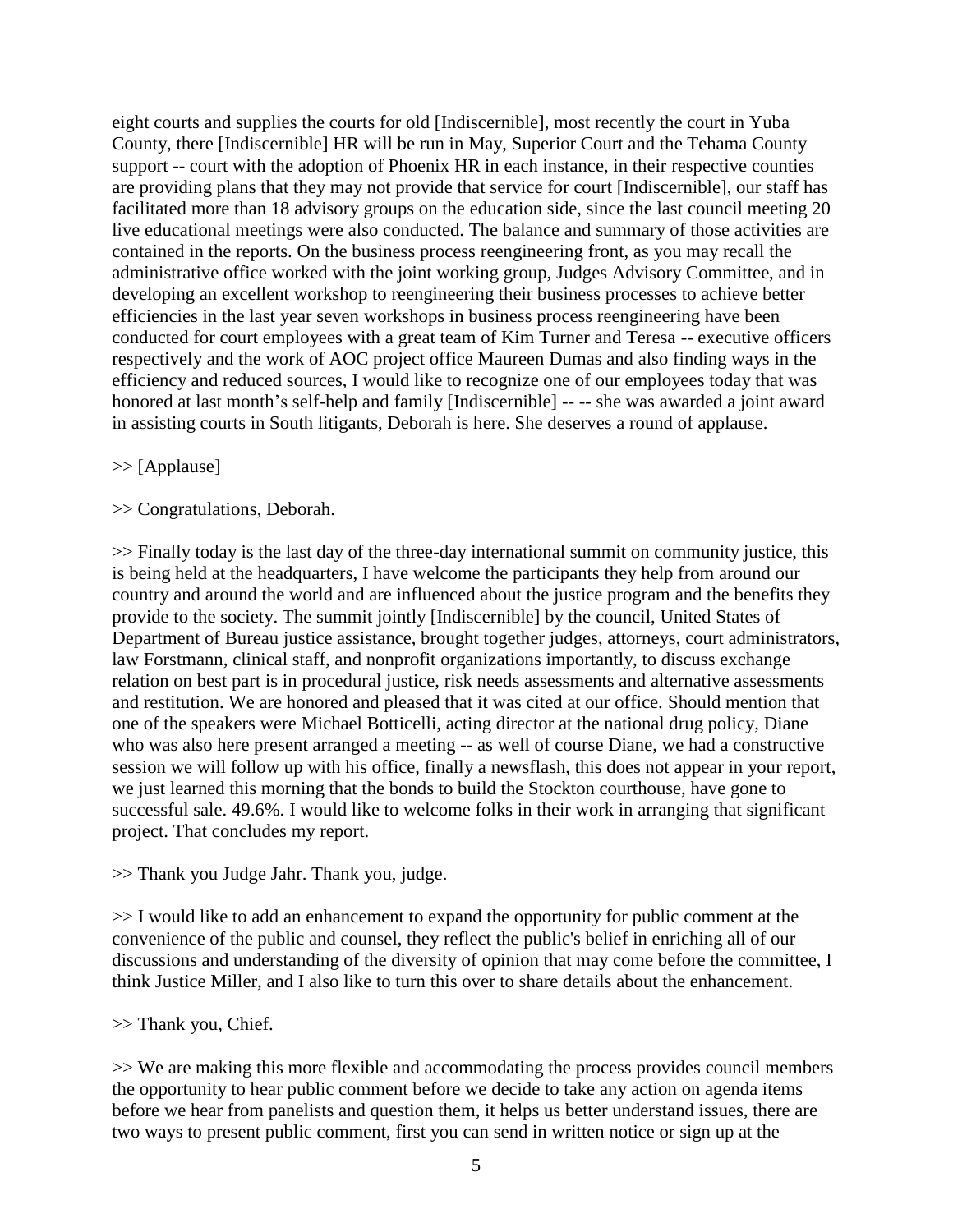beginning of the meeting or appear at the meeting, and then we will call for public comment or the agenda items. Again there will be two opportunities to make public comment, general comments on judicial administration will be heard at the beginning of the council meeting, comment on specific items that will be heard when we get to that particular point of the agenda. For today. Before we start, if it's okay, is there anyone here today that would like to make a general comment on justice? For the record I do not see anyone requesting that. Is there anyone who would like to make public comment on item number one, which is the discussion of the Judicial Council discussion open body meetings rule? Again I do not see anyone requesting comment.

>> I do know that a very capable Jespersen, I know that you did forward all of our changes on our public comment, and the notice of the open meeting rule, and other interested parties prior to today's meeting. Thank you. We will take up item number one, which is an action item. I would like to invite Justice Miller.

>> Hull, and Miller, and Tran12.

>> Thank you Chief and Judicial Council members. To come up with an open meetings role for judicial branch, just before we begin Chief I want to let you know how we appreciate this contrary to rumor we do not bear any ill will for signing this task [Laughter]. I hope you believe that.

>> Before you go further, I want to say I'm grateful for the extensive time all of you put in. I know it was not always easy. It was not always harmonious, or unanimous, because we had such transparency and access, I heard it all. I thank you for working through a difficult issue.

>> The rumor was we didn't get along. We did get along with everybody but Mary Ann.

>> We believe that this opens -- and sets a high bar for the first time it will require an established open meetings for more than 20 advisory bodies and many more subcommittees. I have no doubt, no doubt that this will be a challenging and learning process. But it is a big move and a big move in the right direction.

>> When you became Chief Justice a little more than three years ago, you immediately opened up the branch and made it transparent including opening up the council meetings that were once closed. And if I could I would like to --

>> If I could I would like to start with the PowerPoint. I want to give you background. I know some of you have heard this, those who are listening in, maybe you can hear it from sections, I do want to thank sincerely.

>> I want to thank sincerely—we've had many telephone calls—Justice Hull, Judge Herman, and also Judge O'Malley. I want to name them personally at the end, in June 30, 2013.

>> Opening to the public all meetings of all committees and all other advisory bodies that report to the council, about three months to draft and adopt the rule.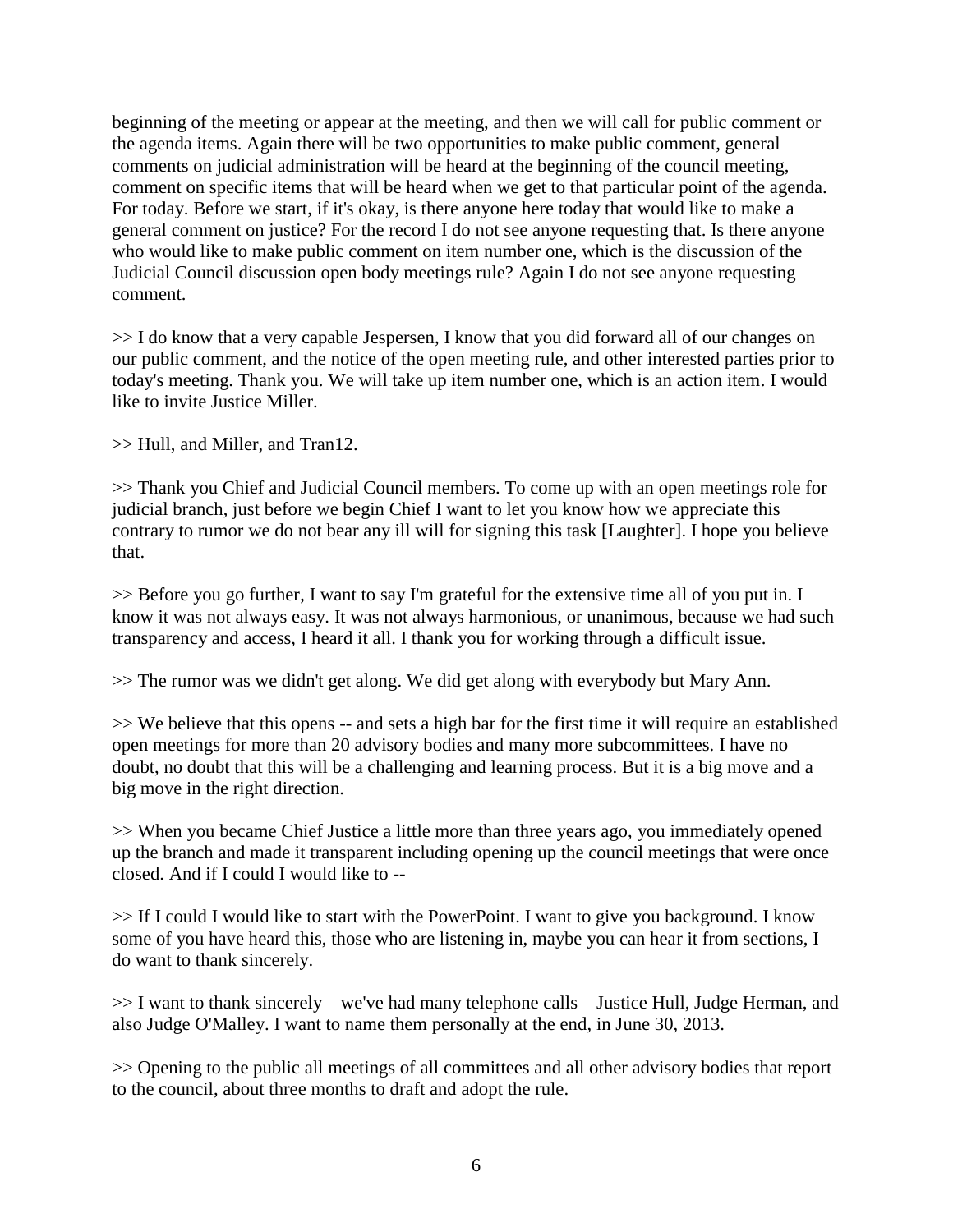>> They should have the opportunity to develop their own rules to expanding public access to well recognizing the unique role and the judicial branch needs the analyst office supplemented report language it was adopted by the Legislature and intent and request for follow-up recording, it does not go to the Governor for review and is not subject to veto. To counsel --

>> To report by January 1 24 two nonimplementation on open meeting rule, it also recorded the following rule is shall apply to any committee subcommittee, advisory group working group, task force, order any similar body that reports to the Judicial Council and the quote. After the Governor's veto, they asked the chair to conduct a comprehensive review to conduct how the council may expand, and they have been working since August of 2013 to that project, and the open meeting that apply to other governmental meetings, the open meetings law, the open meeting act, and the executive branch which applies to the legislative bodies of local agencies. We also consider the rules that apply to the Judicial Council meetings and, we consider the council --

>> We consider other judicial officers that volunteer their time that serve on the advisory bodies. We are also guided in developing the rule by the following actors, the public interest, important public interest, and having access to meetings advisory bodies to better understand the work that they do and to provide work that they do, and important input. Before advisory to the council, the public interest in having an effective rule process was fair innovative, and workable, fully conceived proposals, to further equal access independent justice statewide, we consider the unique limits and imposes of officers that volunteer that serve on the advisory bodies. Lastly, the realities of limited staffing resources following several resources of judicial branch funding, which we have dealt with over the many years. We recommend the role today, we saw him put from many sources and did unique things in that regards, we spoke with lead staff, we met with various court leaders, we developed a preliminary draft and rule, and held two briefings or representatives and for media we also held it press conference to answer questions, providing a special opportunity for the public to provide input that was from November 14, through November, through November 20. After considering those comments we made changes to the draft rule, and posted it on the [Indiscernible] providing public comment. This ran through February 20—seven additional weeks. We received many responses but --. We received limited comments from 17 sources, some of them shared comments blankly proposed.

>> They ran the gamut to they went too far, to not far enough, across the spectrum and we received comments from [Indiscernible]. We also received the committee and also chair, senior committees, budget committees, from them news media, readers saved comments from the labor SEIU California State Council and the to seven of the state, county, and municipal employees. Advocates of open government, Californians aware first amendment coalition, and from a nonprofit law firm, and the members of the public, we received comments from the branch, and Superior Court of Los Angeles, San Mateo, received comments from three committees, civil and claims, probate, and mental health advisory. All of the comments were excellent. All of the comments reflected Karen thought. We carefully, carefully considered all of them. We made adjustments to all the rules based on all of them. Now we present the final product that we recommend the council adopt. You have read the report and the attached rule with the chart we will cover key parts of the rule noting some of the adjustments based on the comments received, let's look at the rule.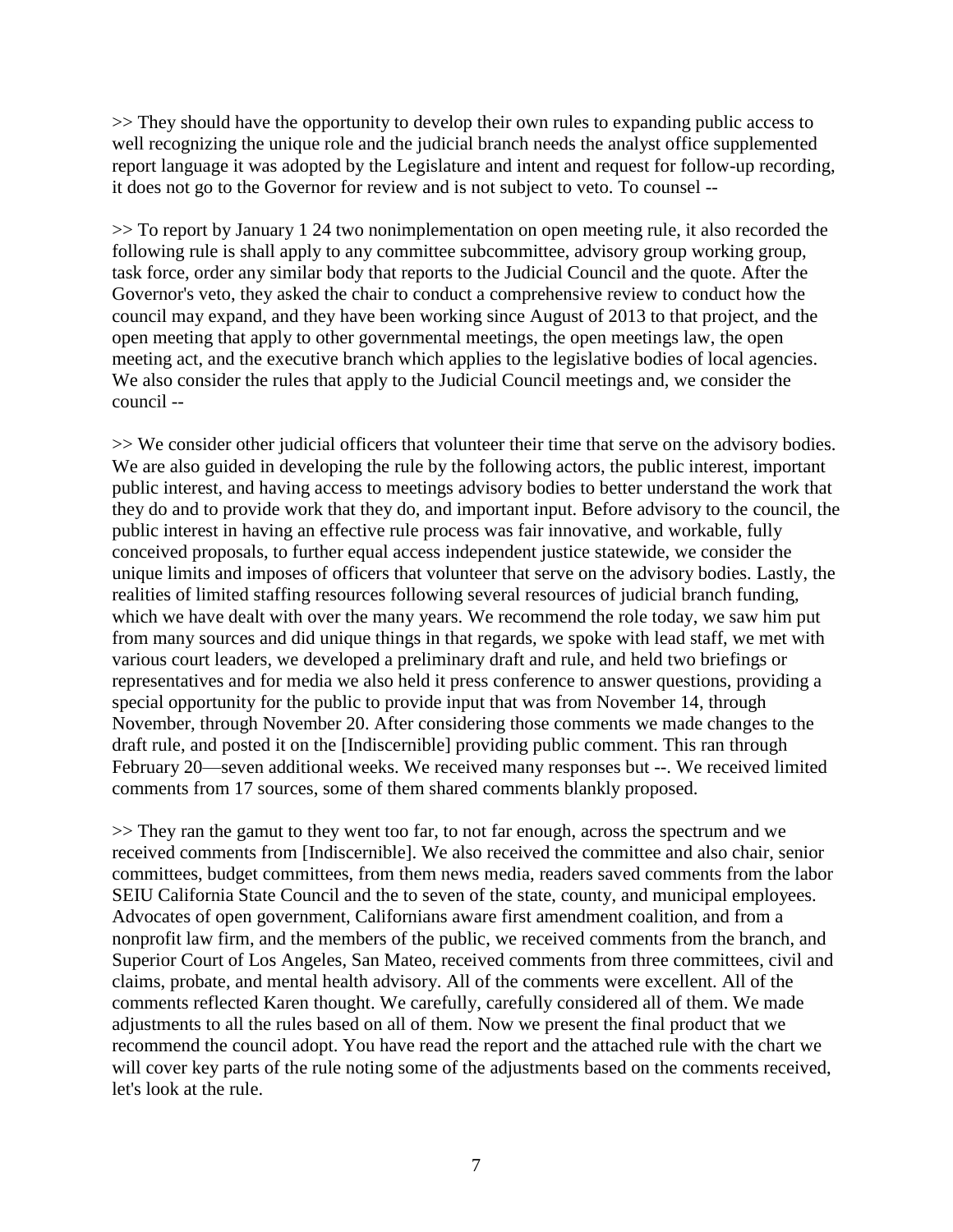>> It was written both to confirm the purpose of the rule, and second to educate, we wanted to let the public know on the onset that the is just -- that this will -- Rule which gives public access to the work and the advisory bodies, with that in mind subdivision a says the intent of the rule is to extent on procedures providing public access to the council and its advisory bodies and it expands public access to advisory body meetings. "Then it provides a definition of advisory body, the rule states advisory body states anybody committed by the council to review issues and report to council." Because in used in other, this does not include the bodies of the Judicial Council for purposes of this rule 10.75. This does include the internal committees advisory committees and most of the subcommittees. It includes this is under cover bodies, sub D. It advises members of the body outstanding committees that are charged else addressing such subject matter. Subdivision C1, it describes and or ask that meetings will review issues and that they will report to the Judicial Council that are open to the public and accept otherwise provided." This specifically includes budget meetings, under the meeting budget meeting is a meeting or the portion it of the meeting to discuss the proposed recommendation of the advisory body that the approved allocation again the key approve and allocation. In subdivision C1 and advisory body are open, some advisory body do not review issues to the Judicial Council, some meetings provide educational meetings for members. And throughout the state that can exchange best practices, these exchanges foster statewide connections among colleagues, providing more resources among court leaders in providing their job and providing effective leadership within the branch.

>> The rule strikes a balance, for one to present to a council, in that context, while two to meet and share training and resources. We will talk about exam bodies subdivision C2. This is litigation management committee, advisory committee on civil jury instruction, these committees exclusively talk about topics that are difficult and members to discuss in ethical standards the meetings in these committees are not subject to other committees for example about posting notices or agenda or creating minutes. In addition six committees that are charged in developing California Rules of Court, there expected generally closed, budget meetings are exception, if they hold a budget meeting to discuss recommending Judicial Council approve -- they must be open to the public. The six will committees have many members who are judicial officers and bound by the California Code of Judicial -- these comments discuss topics uniquely important and [Indiscernible] -- just to review the six rule committee advisory committee, civil and small claims, traffic advisory committee, should know unlike the three exempt committees -- the six rule committees are subject to this rule and they will hold closed meetings. By posting meeting notices and agendas, and preparing minutes. Some express certainly be on this point we have we were just we worked the language to make sure it is clear.

>> To provide some information to these committees while allowing them to have a discussion without worrying that judicial officers who participate may be violating the ethics rules, unique to judicial branch and judges. We made other changes following the comment period, we removed the rules and project committee and internal committee from the list and sub division C3, and those who hold closed meetings. They usually occur at a policy level. They have limited time to discuss cases and ethical challenges if discussed in public, also though they have the discretion to open a nonparticular budget meeting or a portion of the meeting. In other words, to have him in open setting. Although we have just discussed committees that will continue to have closed meetings it is important to note what this rule opens. Open public meetings for more than 20 advisory bodies and many more subcommittees, some committees that have held public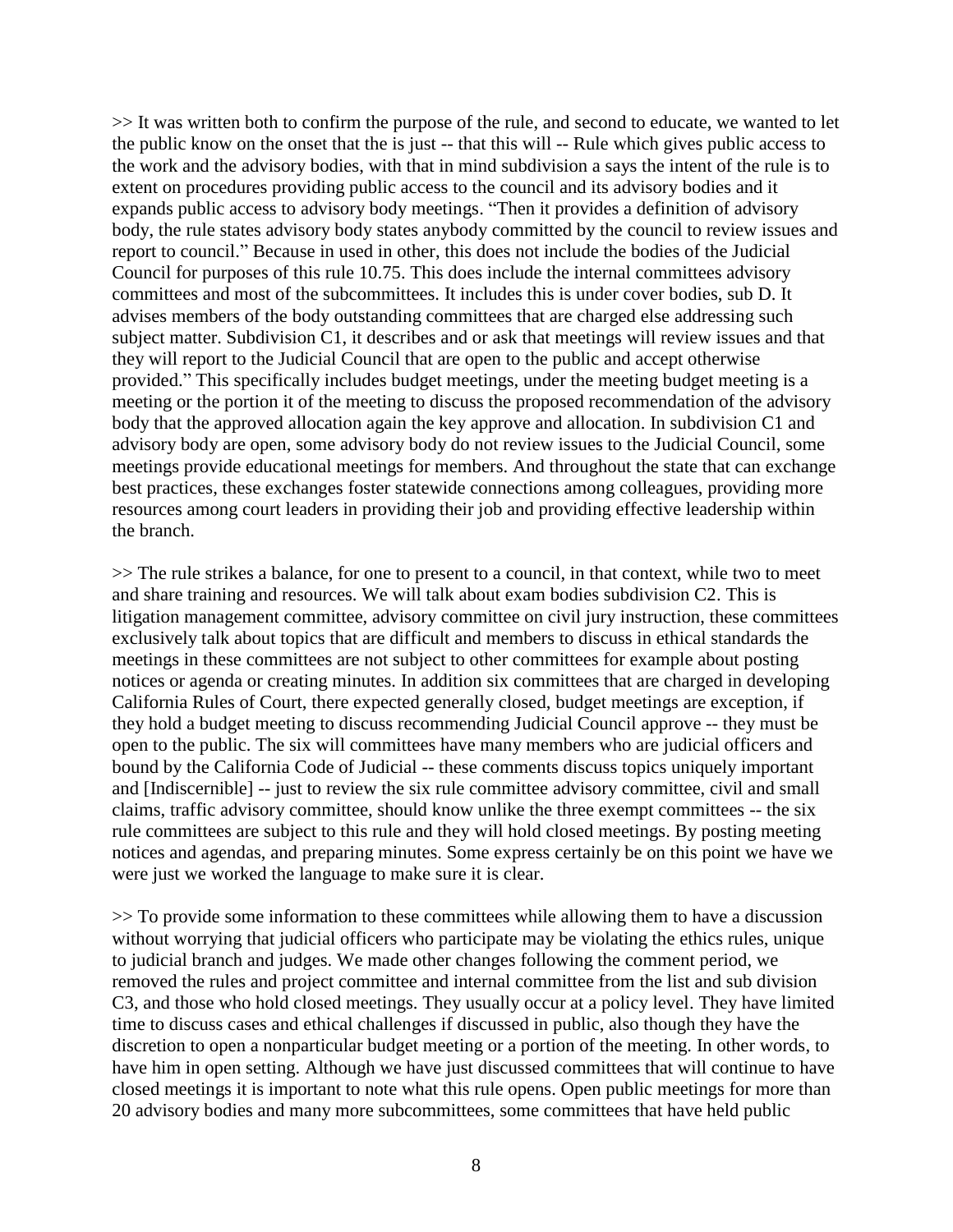meetings, and many others that have not. The Trial Court Budget Advisory Committee, the judicial advisory committee, that have had successful meetings.

>> Like other open meeting laws, the rule also will allow advisory bodies to discuss certain topics the list of closed topics are committed -- are in subject D, and other open meeting laws for example topics that implicate privacy concerns, pending litigation, discussions of negotiation, discussions of nonfinal audit reports, and trade secrets or privileged confidential information. The rule also allows topics that they may not discuss them publicly without risking a violation of the California Code of Ethics, refusal, or disqualification, including rules, forms, standards, or jury instructions. It is interesting a number of commentators were concerned about this provision, they advised other subsections in D and they may refrain from comment for ethical issues, and the risk of ethics violation should not suffice to justify closing a meeting. We saw it differently, judges who are appointed to those bodies because of special knowledge and experience in those areas that the bodies will address. They are key members of those committees the public interest is best served—I stress best served—by having full and active participation, if we do not have the provision many offices are very busy with their day jobs deciding cases, and they will not decide to part the public will ultimately receive -- lose a resource.

>> They can be taken out of context, misheard, or spark challenges creating workload issues because we met they will also provide direction. Notice must be posted on the webpage five business days before an open meeting, if urgent circumstances require prompt action and open meeting may be conducted on 24 hours advance public notice. Note that the notice and the agenda requirements apply to all meetings subject to the rule whether they are open or closed. This includes closed meetings of the rule committee I mentioned in subdivision C3, we clarify this point as we understand there were some confusion.

>> Open advisory -- there were some confusion, and in open advisory meetings, if they gather in person at a single location for a meeting, the chair may include such attendee attendance.

>> Other open meeting laws require that the public permit to attend all open meetings in person, if a member joint meetings by telephone they do so were the public may also gather and listen in to give comment. As we have explained in the report unfortunately we are not able to offer this option advisory body meetings typically occur by telephone, before or after a daily court calendar when judges, attorneys, and others who work in court can make time to join, joining from individual locations most likely from an office or chambers, or across the State of California, we do not have the budget to pay the travel cost. For members to gather in person for each meeting. We do not have enough meeting space to handle public attendance and common sessions the rule will provide by telephone, the same method that the members of the committee use to join most meetings. Subdivision can ensure for public comment for open advisory meaning it establish written comments will be welcome for all meetings. For a special meeting public comments will be received one business day beforehand, if the public is attended by telephone rather than in person comments must be submitted in writing. This is necessary because advisory bodies do not have the staff or the bodies to handle the multiple phone lines. Also they must cover agenda minutes if they cannot be spoke -- the public must be permitted to speak on agenda items. They would need to sign up before it begins, there is only one staff person advisory meeting, that person is working and not able to treat late arrivals to check to see if they want to speak. The rule also allows to take action by e-mail between e-mails in unusual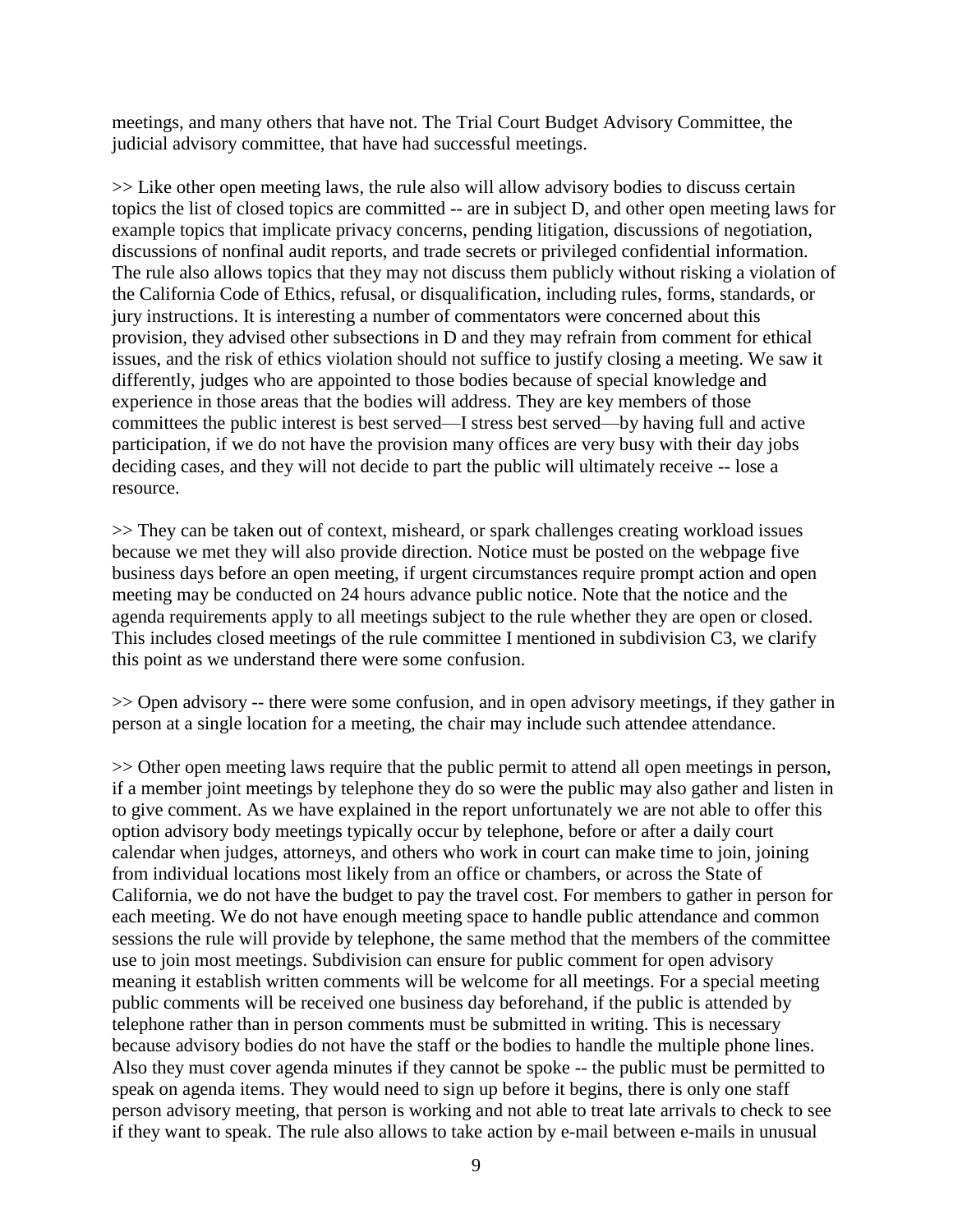circumstances, if they are discussed in a previous meeting or if any permission was needed or if a top chair action is needed, if it concerns open session topic the advisory body generally must provide public notice and allow one complete business day before acting upon it.

>> Of the e-mail proposal concerns open session topic advisory members cannot talk with each other until the body has acted upon the also, communications with each other about the proposal must be by e-mail. The limit on talking with each other about the proposal applies from one, the time is distributed to all members; two, that the body ask on the proposal, rather than talking they must vote by e-mail, and this creates a public record and a level of transparency. Written minutes must be prepared to describe the action taken on an e-mail proposal for open session topic. The minutes must attach any open comments received. Once received, they must be approved and posted on the California website. As a number of response to comments, and mechanism we added subdivision P. It would require to review the rules impact within one year of adoption, and periodically afterward. It will give that counsel the opportunity to consider whether changes are needed. In conducting this review as listed in this subdivision, the Judicial Council among other factors the public interest and access to the advisory body meetings the judiciary body to apply with standards, and the public interest to the ability of advisory body to assist the council by offering alternative or at improving the administration of justice. In the meantime, our work is not over. We are working with staff to develop guidelines and proper guidelines for the application of the rule to help immediate chairs and staff to provide uniformity predictability and access to the public. Although we consider this rule to be the best we can produce in light of the all keen interest we recognize in some ways it is a work in progress. The rule represents a change for the judicial branch. We will have to change our business practice to accommodate the rule we the Judicial Council and staff will likely be challenged by the demand of the of the New Rule. It will be a challenge but I sincerely think it is the right and appropriate thing to do, we have been guided to this point by the leadership of the Chief Justice again with regards to transparency, and issues of openness I commend you for the direction that you have given us, and the sample that you have set for us and all for all Californians. Lastly, I would be remiss if I would not thank Debbie Brown and their LSO staff Brenda Morrison, and also [Indiscernible] -- Pam Reynolds. They were wonderful [Applause]. I cannot tell you how many times I've received e-mails over the weekend and at 10:00 at night from them; they have done a great job. Are there any comments that you would like to make?

>> Thank you, Justice Miller, Chief.

>> I wanted to make a comment or two before I turn it over to the council for discussions. As Justice Miller mentioned, we started this at the urging of the Legislature and the Governor's office last summer. I was originally of a mind that we should limit our role of matters limiting to finances and budget. Seems to me that the impetus behind the movement towards this rule was largely based upon knowing how the branch spends its money. That is public knowledge, but how they decide how to spend its money. I suspect in some circumstances some hope that there could be voices added to those decisions. From outside the advisory committee and council, at the time I did not think that we should have a rule called for open meetings advisory committees that did not involve budget discussions, even so I was persuaded. As we talked, I was persuaded a broader rule would benefit the branch as Justice Miller said before you, you have the end result of our labor.

>> It is my understanding perhaps six of the 56 states.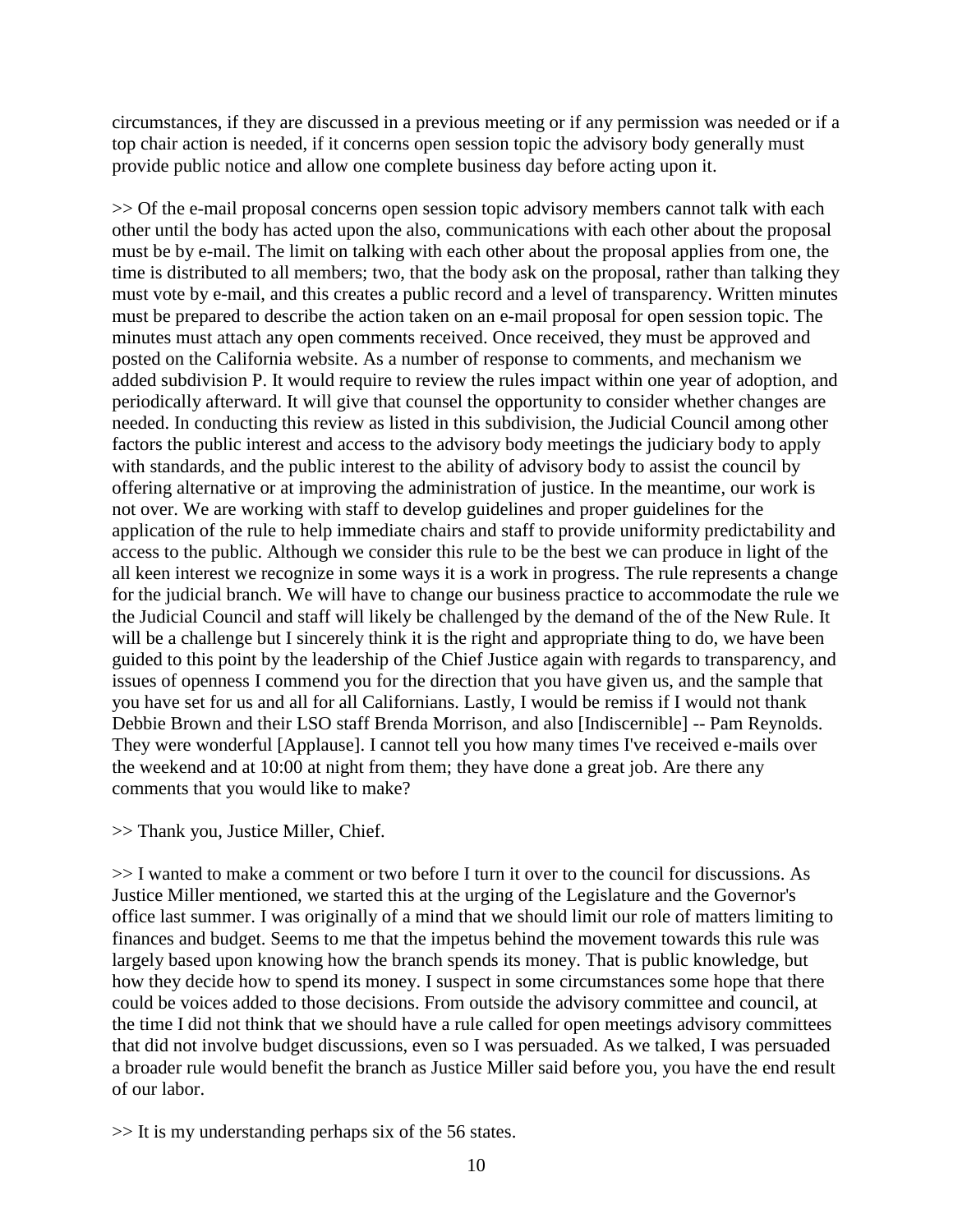>> The others do not. Judicial branch meetings as I understand are closed, I firmly believe as I believe all of us do, the California citizens have a right to know how it operates, how the legislative branch operates and the judicial branch and how it operates. To the establishment of rules, significantly it would interfere with the branch's ability to carry out its constitutional duties. When in a little while we are called to vote on the proposal, I will vote in favor of it. I still have some reservations. I just wanted to mention two: one reservation I do not have excuse me. Is one that suggests that the council of many advisory committees have anything to hide. I have been on the council now for three years. We have nothing whatsoever to hide. There are two I thought I would mention this morning as Justice Miller already mentioned. One has to do with judicial ethics. We are all familiar with Canon 3D9, which a judge should not make a comment on any impending matter, all of us served on advisory committees and who have come to know the work of advisory committees know much of what is done, and discussed in those meetings they could be construed on a pending, matter opening these two -- to opening this have violated Canon 3. We also need to be alert which reads all assigned to a judge. In other words, any judicial officer is ethically obligated to decide the cases assigned to him, or here and less of there is a disqualification, if certain discussions during advisory committee meeting public or otherwise, would suggest that taking a vision on a certain legal issue may lead in turn to a demand that that judicial officer would recuse himself from certain proceedings, a self-proposed disqualification I suppose.

>> Contrary to what is just suggested, literally hundreds of judicial officers that volunteer their time in the work of advisory committees are absolutely critical in providing justice for Californians. If due to a concern that participation calls upon a judicial officer to violate the canon of ethics, that would be seriously diminished and the work of the branch will be severely compromised the role that has that effect has gone too far. Then we have subdivision D10, which bears repeating, it will allow closed meeting, that judicial officers may not discuss while violating the California Code of Judicial Ethics, and motions against them. I am confident that the advisory committee chairs will be vigilant to this problem and authorize their advisory appropriately.

>> Also I may want to talk about the advisory bodies; this is no small matter either. I was doing research on the law, and I came once again to the Supreme Court decision against Nixon decided in 1974, 10 2nd 1039. As you recall, this rose out of the subpoena to the President in having a discussion with his advisers, which came out in the Watergate scandal. The Chief Justice writing for the unanimous court page 10 of 62 of that observation, in support of this claim of absolute privilege the council urges to grounds which is particular to our system of separation of powers, the first ground is the valid need for protection of communications, between high government officials and those who advise in the assistant of the manifold duties, the importance of this confidentiality, is to require further discussion, this teaches that this public dissemination of the remarks may candor with the concern of it, with the decisionmaking process whatever the nature of the privilege of confidentiality of communications in the exercise of article 2, it can be said to drive to the supremacy within each branch of its own assigned area, certain powers and privileges from the nature of the powers of confidentiality of communications similar to the Constitution under pending. Institutionally at this point they set forth a footnote, he pointed out there was nothing noble about government confidentiality, further noting that the meetings of 1987 were privately held, all records were sealed for over 30 years after the convention and most of the Constitution acknowledged without secrecy no Constitution of the kind developed, could have been written. I'm not suggesting that we are anywhere near that point. I put out those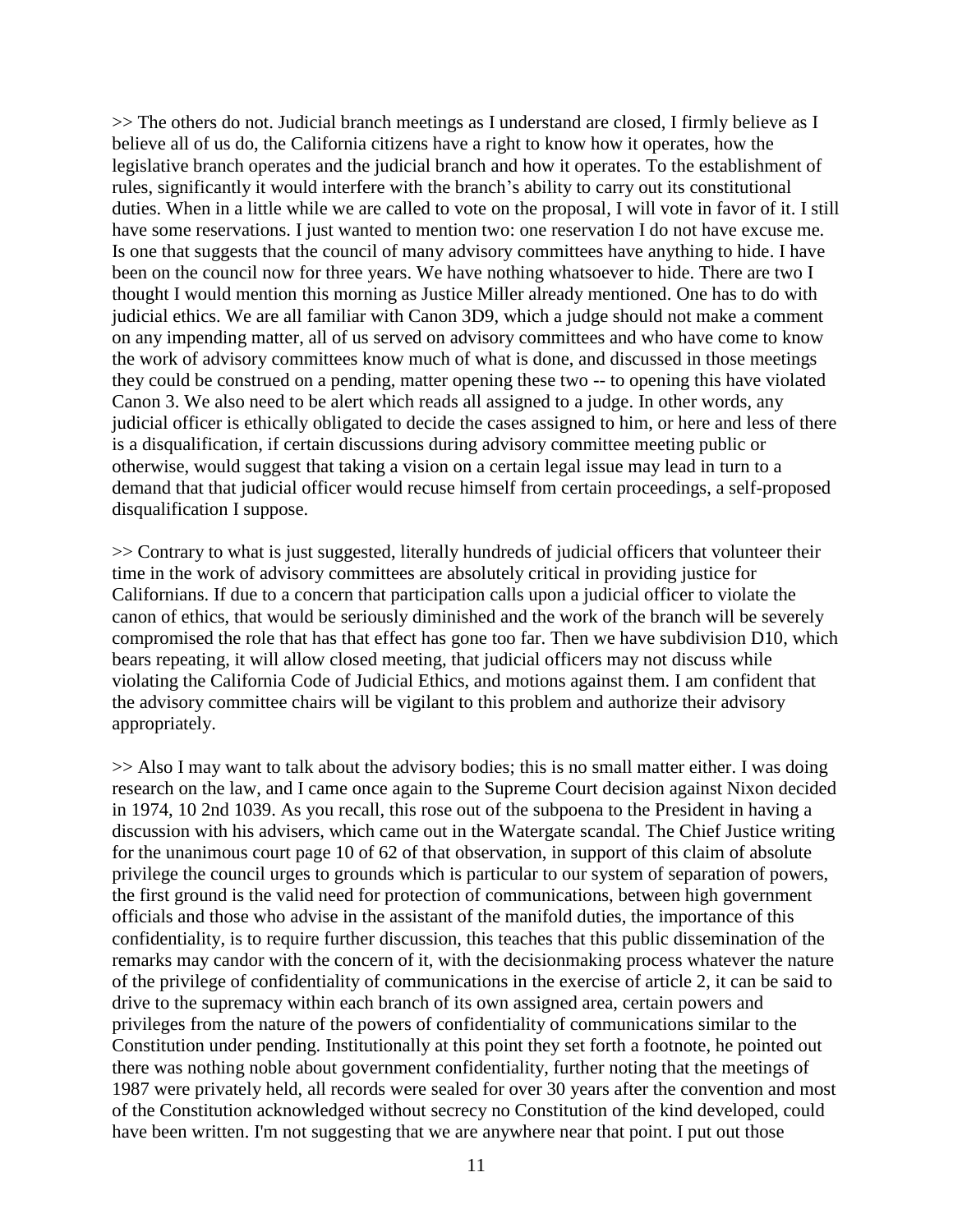comments by the Chief Justice as to these matters. As validating a concern, that while we have open meetings we also have the necessary latitude in our discussions to make a decision that we need to make. I think in short that the people's right to know has to be balanced against the confidentiality necessary to be effective in judicial decisionmaking of the judicial branch. If for this branch it sacrifices the latter in favor of the former, the rule has gone too far. In that regard, I will note once again with what Justice Miller noted, in subdivision P, we will review the rule in its actual working. If in practice the rule has gone too far we will amend its provision just as the judicial branch can continue effectively to call out its duties.

>> Thank you for your time.

>> Thank you.

>> We are open to questions.

>> Motion?

>> Comment?

>> Thank you, Chief. This is quite an endeavor. I am really intrigued by the fact that there are so few judicial branches; that have an open meeting rule at all. My first question is: at little speculation on your part, why do you think that is? Why is it that once we adopt a rule, will it be a minority in terms of open discussion?

>> I cannot speak to all 44 of other states. It is my understanding there are a number of states who have judicial branches who take the stance that what they do in their meetings is not involved in the decisionmaking process. It sounds harsh.

>> I also think they have been the leader and the model in the judicial branch. I'm not sure how many others have a significant working body as the council here, and called upon the making and the working groups we have so I am not sure that they have gotten to that point where they have thought about in that regards.

>> I'm not sure if it is totally responsive, based on my sessions and experience, in the conference Chief Justices, created uniquely with their judicial branch. The Chief Justice, Governor, here she makes the rules and in some the chief, division in the Supreme Court. I will tell you when I go to West Virginia in July. To spend the Congress with the board members, I will be presenting on collaborative report if you think about presenting amongst the country in California is a rule leader in that also, in other states they have confided to me that they have watched what California does, they watch California and New York.

>> Yes, I would like to thank the internal committee chairs for doing a difficult job, balancing and others. With your concerns and hours, that too much openness will have a chilling effect on the fine work that has been done for years, that has given us the reputation in being leaders in the country. I am all for openness. The advisory committee charged with working on the budget, or headed by -- who has been open the main change that this proposed rule brings is opening up all those other advisory committees. I think comment an opposition to this role, it claims it is not open enough, from a continuing misunderstanding of our advisory committees. These are not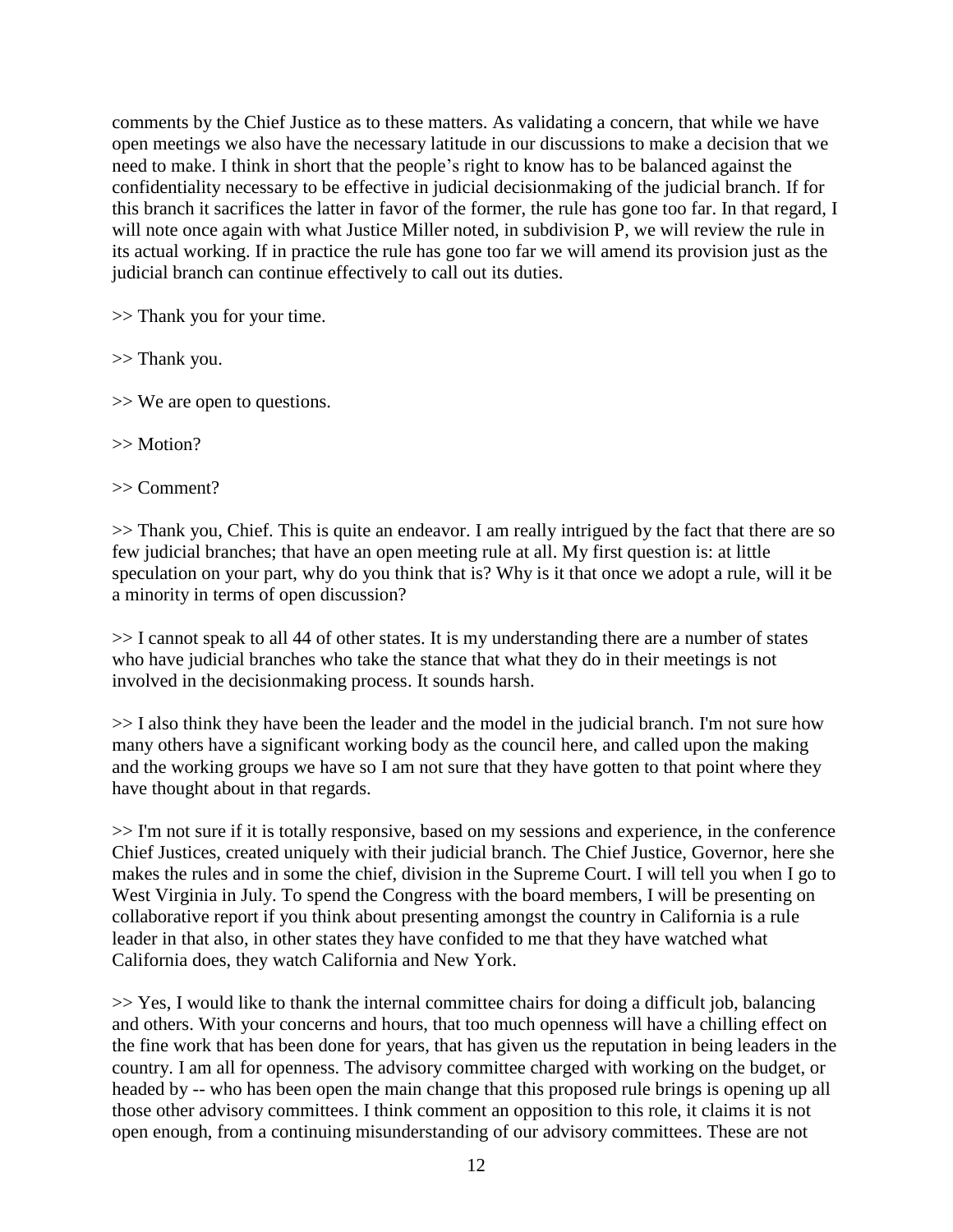committees or voting members of the council. They consist of staff, and essentially user groups. One Judicial Council member, judges, and attorneys and others -- to work up issues to present essentially as staff memos or reports to the voting body that is the Judicial Council where there will be an open discussion of the issues. To require opening up such staff functions, even if there are judges there are no Judicial Council voting members, this goes well beyond the Brown Act. I believe it is inappropriate and unnecessary. I support this rule not because it is necessary for the appropriate democratic transparency. I don't think it is; we already have that. I support it because if we do not pass this rule those in Sacramento, those who continue to misunderstand how our branch functions, based on that and the misunderstanding, it would be appropriate. I thank the five committee chairs, well done, I support this measure.

>> I just have a comment and then a final question. I just want to express my feelings, and all the staff that work so hard on the proposal. I have some concerns. We all believe in transparency, certainly this is possible. I am concerned that we have gone too far as the first step. I know I wasn't present at the meeting, I certainly appreciate that. However, I have been involved in drafting legislation for many years, at this in the attorney's office I just wonder if we could start smaller. We are negotiating against ourselves with this proposal. My thought was the legislature was concerned and not worried about how the jury instructions -- I'd like to make them listen to that kind thing [Laughter] when do we ever see something this comprehensive to become less inclusive, fiercely. Harry, you just said you consider this beginning with the budget. I think we can do budget and technology. Those things would be the most concern to them. I worry rather than being all-inclusive, all budget, we have done what we have set forth these numerous objectives, we have all these exemptions. Those are my general comments about it. My question is how would this be raised, at the time? Somebody will say that is an issue that deals with perhaps pending legislation, or pending case whatever. And then we are going to close? How is that going to work?

>> I think it will arrive in many different locations, and the agenda that has to be posted five days before, that will all be taken into consideration, then agenda will indicate which part is closed, it may require consultation to determine those, and yes there may be occasions where something may arise out of a particular meeting, and that conversation held with LSO and whether the exemptions apply. We received comments and that regard, we certainly discussed and ultimately after we got done with all discussions, we looked at a small rule, or a broad rule, we thought we should write the best one that deals with all circumstances and do it in a way that covers all different aspects.

## >> Judge Rubin.

>> Thank you, Chief. I don't mean to cut off discussion orienting. People worked very hard. I would like to move adoption of the rule.

>> Official discussion. I will second the motion.

>> Judge Brandlin, you have the floor.

>> I want to commend the committee members on a job well done. This is a lot of work, I share Justice Hull's concerns, and certain requirements. I have a question maybe the committee members may want to address that issue? Although it does not happen often, what happens if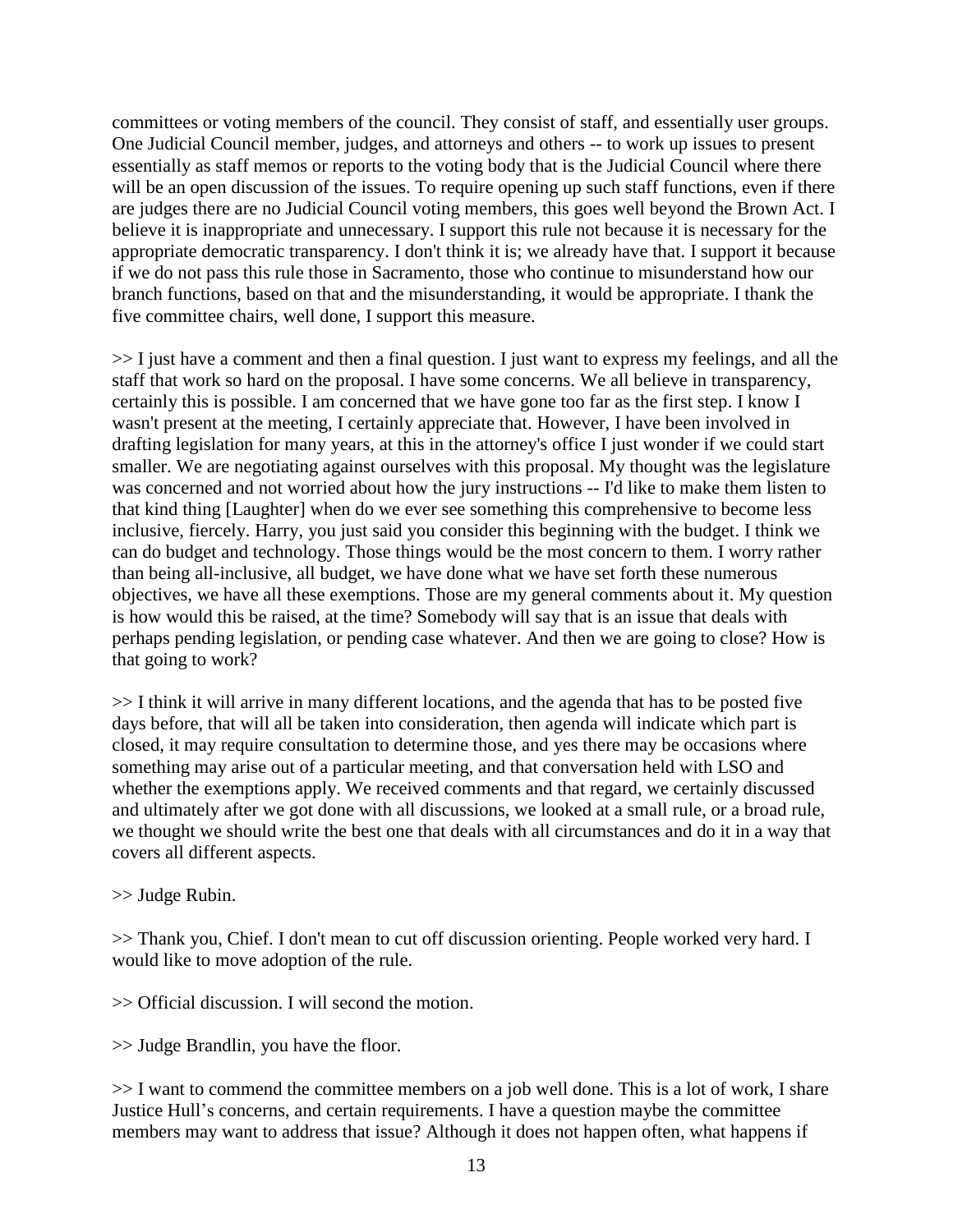you are in a presumption we open meeting, because additional information is needed there is an agenda that is posted and then exchanged by e-mails between the advisory group task force or committee. Pages 57 and 58, in the report it describes the notice and the e-mail issues and the communication cycle. The official record. In the last sentence of that paragraph, a read quote, the e-mails exchanged a proposal that otherwise considered in a closed meeting, will constitute the official meeting of the proposal. My question is e-mail exchanges between the committee members, in that follow-up meeting, I assume it is the meeting itself, if it is open, and addresses the agenda meeting, a part of the minutes record, am I correct?

>> I do not want to answer for anyone else, the section you are reading from, in the rule, it is 04, and it had a different topic. It was great confusion on this. I supported committees -- where you need to get something to the council, and you need more information. We have done those by email. We have also had times where there needs to be some kind of prompt action taken, we only have one more day taken before the E&P has to post agenda and you need to get further information something like that, 04, doesn't apply to any other provision it stands under, when you are able to do that by e-mail.

>> I am having difficulty with terminology in otherwise considered closed meeting, if e-mail changes are a part of the discussion with the e-mail exchanges be presumptively part of their record, and open for inspection -- I assume so although the language is confusing.

>> Open for inspection? I assume so although the language is confusing.

>> In the minutes they summarize with the actual e-mail exchanges be included or just a summary?

 $\gg$  Hi this is  $-$ 

>> Can you come up to the podium?

>> [Captioners Transitioning]

>> And in my experience the e-mail reply is I agree, I approve, or yes, motion carries, the difficulty that we have was there are those who commented, who were afraid, and believing in the good faith in this matter, they were afraid that we can have this swallow the rule and have discussions adjourning this topic and then over the next two days or two or three weeks, they were closed out of their ability and their decisionmaking process, this will take Justice Miller mentioned, for all of us we will see changes, even small things and then maybe I have missed spelling or a word not properly done. You know to think it will be proposed under rule, it gets your attention I think for Judge Brown's question. This is the best compromise to come up with.

>> We spent so much time it doesn't happen often, a you cannot talk to each other your e-mails will be posted and then at this one point we think maybe we'll just ban these types of meetings, in one sense we, even though it is not on a regular basis the part of how we do this business. We try to make the compromise. Thank you for clarification.

>> Thank you Judge Brown, let me say a few things before I call for a few discussions, I will forget it if there's a statement now. That is, Jody Patel is integral to all of our initiatives and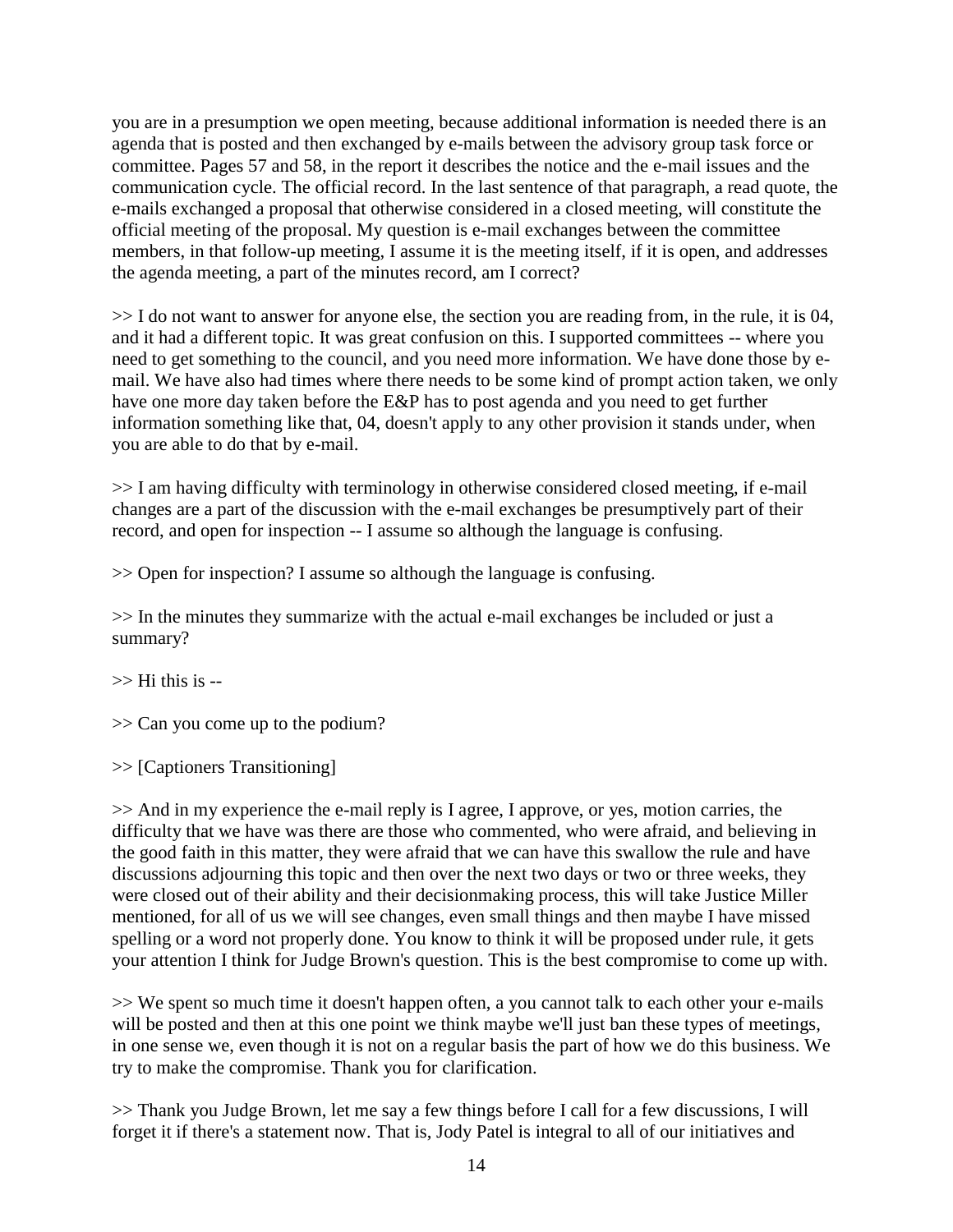projects, I know she has been in all the meetings with you I wanted to point out all the feedback and the connections that she makes for all the legal experts, Jody is so often with this in all of these kind of conversations we forget she is there in this discussion all of this discussion all of you have had regular contact on a regular basis. First let me say. About the need for the branch, to create a rule I certainly understand the Legislature demand despite the relationships we have to pick up the phone and call information, it does not bend over backward. All of us know I am grateful to the Governor for understanding, think this is my speculation as a lawyer I think it was a plea for letting us do it ourselves, the criteria and the different challenges we face in the profession with our canons, and this Code of Civil Procedure, and the rule, and ethics etc. There were discussions about the scope and how far out we should cover, always in the back of my mind, whether right or wrong, I felt if we didn't do this in the way that the branch does in the due diligence, hands-on, good faith effort, we would be able to find us in a year from now, we would be held back. I know three years ago in this council we talked about open meetings. The trouble is in the last three and a half years. This was not something that we didn't get around to it and it was thought with the discussion, we just never got there because of other intervening proceedings and causes of fate it brought us here to create this rule. On the lighter side, I don't know who all outside this branch really understands except lawyers and judges how nitpicking we go after rules, to do it by committee. In my experience 20 years as a judge and justice, it is almost impossible—all of us know how hard it is—to come up with competing interests and ideas. I'm grateful for the opportunity to craft our own. For all of the comments made here today, I agree with every single one of them. Everyone is right today. About what has been said about the bill, the rule, the fears about working around, and I know Judge Brandlin exactly what you're talking about e-mail communication, ask Debbie Brown about my concerns and issues with that and how broad it was. All of us as judges and lawyers bring to the rulemaking process the same way that we have understood the rules [Indiscernible], I am grateful for the way that these five chairs have gone about two public comments, in a way that truly understand how difficult and how the branch is. We are a statewide branch, we are the largest in the country, and we try rulemaking amongst ourselves, and we are hands-on with oversight. This rule with all of it detailed, truly affects us as we operate in our own business, and our free time. It is not going to be perfect under anyone's view, but it is a step in the right direction for not only public access or public understanding of the branch, that will in the long run help aside. I do not have any predictions in how this will go. I will review it and make ranges as necessary in data. So in that regard, I want to say in my view this rule reflects what's best about the branch. It was thoughtful, it was contentious, it was thought to cover all possible -- of how we meet, no one is happy with this language, it is groundbreaking. We could not have done it without the staff who helped us along within the eight months. It is conceptually something to be proud of. I do not mean to influence the vote. This is the history of where we are, and where we could be, and where we might be in the future.

>> [Captioners Transitioning]

>> And now, it is called for an end of discussion to take the vote. If it is not a motion, then the chair can decide.

>> I am going to construe it as a call for a vote.

>> Okay.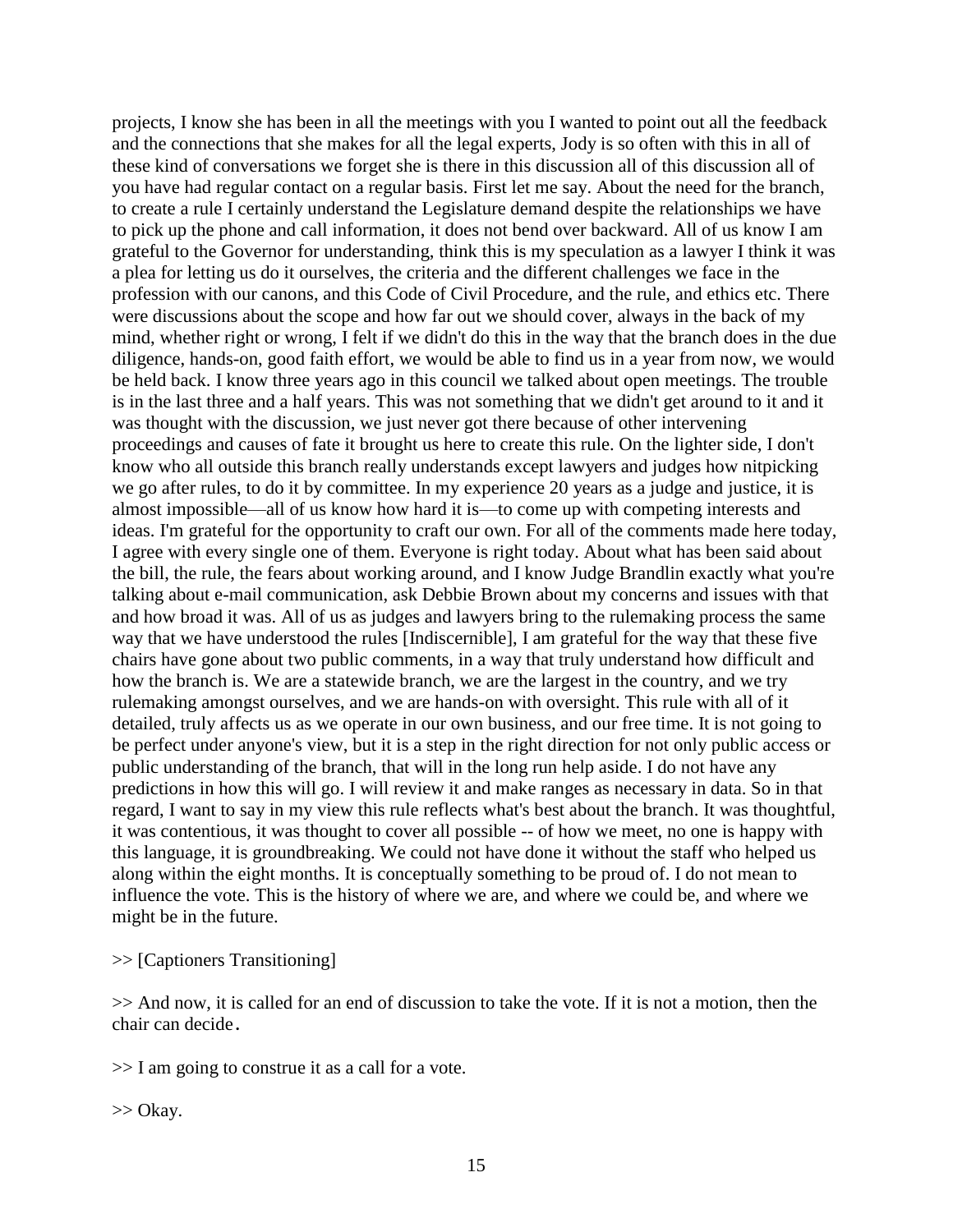>> Thank you.

>> First I am going to try a voice vote, so all in favor of the rule as indicated out of your material, please say aye.

 $>>$  Aye.

>> All opposed?

>> Thank you, the rule passes. [Pause]

>> We are going to continue with the agenda. We are not going to take our break at this time. We are going to call item 2, do we have anyone here who would like to make public comment of item 2? Of modernization fund, any public comment? No one requested public comment, thank you.

>> Welcome Judge Earl and Mr. Theodorovic. This is an action item.

>> On a lighter note.

>> [ Laughter ] [pause]

>> Good afternoon. We are here with several items on the agenda today. The first one has to do allocations with the trial court improvement and modernization fund. Um, there is a subcommittee of the Trial Court Working Group calls the ex CHUR subcommittee. They meet annually or more often as needed. Lately it seems as more often as needed. We meet and we do line item reviews of both the improvement and modernization fund and the Trial Court Trust Fund. As you can see, the improvement and modernization fund supports many programs in projects that are near and dear to the trial courts. And, we met last fall for two days, I think it was in November, two days in San Francisco. We heard from all of those who oversee these programs. They came in and saw the materials they put together for us and answered our questions and gave us a summary of what the programs were. We knew that we had to make some difficult choices. We wanted to know if we were going to make some decisions to reduce or eliminate budgets of what we would be giving up in order to do that. At the end of that meeting, we made some recommendations but we decided to wait to see what the Governor's proposal was before we go further. We have seen that and unfortunately, we have brought this to you late. We'll go through the decisions that we have made and I will follow up at the end.

>> Thank you.

>> Yes, what I have brought to you that's authorized by the councils to make allocations out of the state to make improvements and fund. This is gone through multiple process use within the budget advisory committee. What we are doing is actually, I think -- this is sooner than we have brought to you. We are trying to do the advance O the budget and so there is plenty of time for programs to do the work as we go in the budget year. So this allocation assuming that the budget remains intact and those resources that are being allocated here will be in the budget to the extent that there is any changes. We'll have marginal adjustments coming to you rather than waiting for the entirety of the KAL allocations to be made. Mostly in August, there was physical follow-up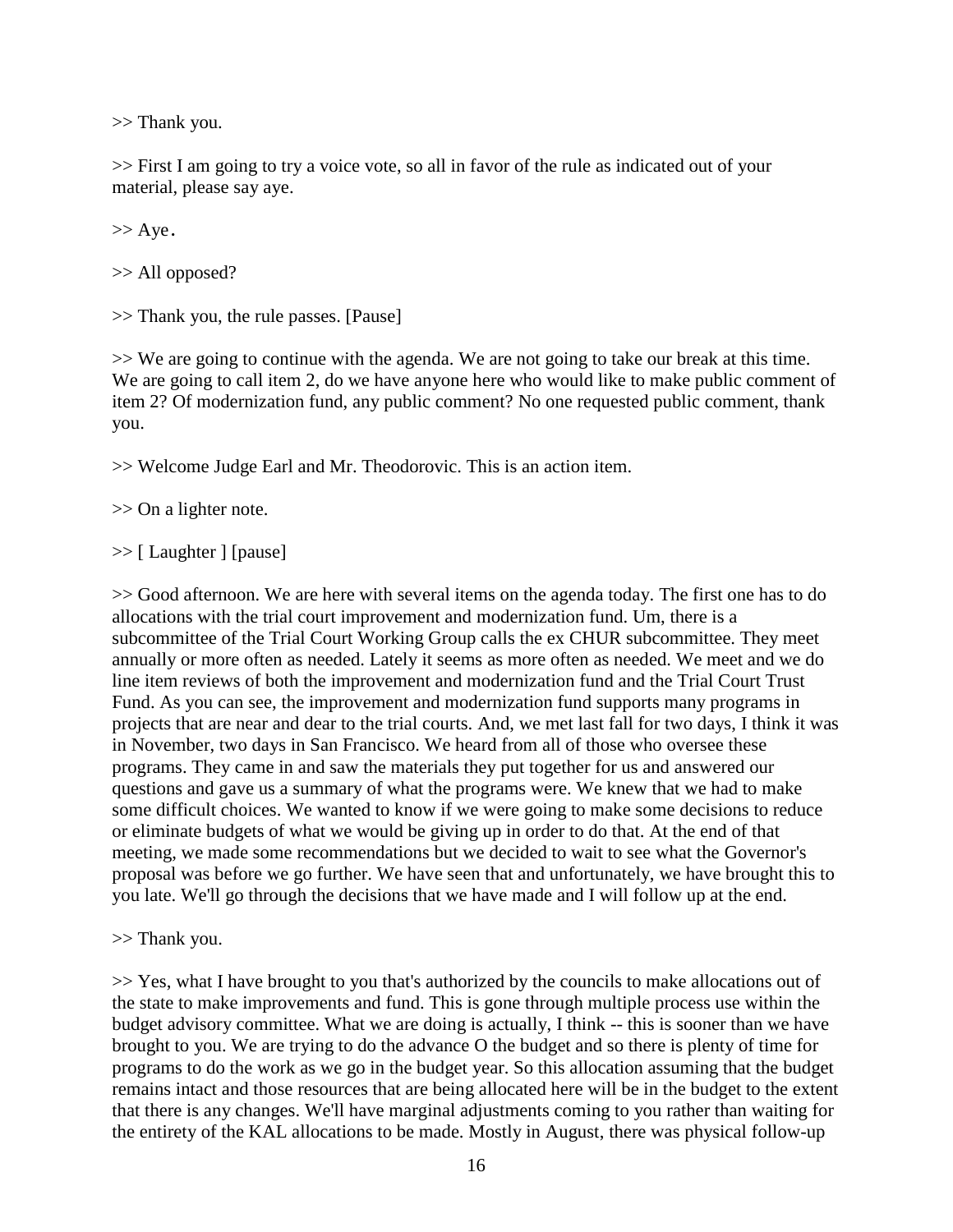allocation in January of this year for some IT issues. We are trying to get ahead of the game so folks have an opportunity to plan. What's important is -- that the work regarding the IMF is going to be difficult as we go forward. The budget for the revenue situation for the IMF is an issue that we have been dealing with for some time now. The budget advisory committee and the subcommittee in October and November, we at that time made recommendations that would generated a deficit? We are waiting to see what the Governor's budget will hold for us. We are going to bring these recommendations simply we see what they're looking for. We are still evaluating what options we have to deal with the shortfall. We did bring some issues and options to the Budget Advisory committee to address the 2014/2015 shortfall and even with what we are presenting to you now, we do have a \$6 million shortfall in the 2015/2016 fiscal year. What we are looking for is get the allocations in place for the 2014/2015 fiscal year but start our work for the 2015/2016 fiscal year in August and September so that in order to reach that gap, we'll have to come back to council with serious adjustments. Alternatives that need to be addressed potentially say budget change proposals if we feel we should secure additional resources rather than cutting into the very important programs. Several times this year and three times in January, and March, and April to deal with allocations from the IMF, I would say that the discussions have been good and robust and many issues have been discussed. We have come to unanimous decisions and recommendations to the councils in this regard. As I said that we have a \$13 million shortfall. Our first recommendation is regarding a map that's currently transferred from the modernization fund to the Trial Court Trust Fund as part of budget solutions over the last several years and the amount has been moved from the IMF to the TCTF to assist in dealing with budget reduction to the trial courts. The discussion was that we should reserve and retain that \$20 million in the IMF in order to assist and maintain its solvency. In addition to that, there was some cost related to our version three of our system that are paid for several courts. Those are along with the \$20 million for which of the IMF. We are allowing technology cost and right now we are spreading between the two funds. Moving technology-related cost. That's sort of bringing them all in one area so we can evaluate the entirety of our technology expenditures there. We thought that the subcommittee discussing it, why we would further -- but given the program that we have in the IMF, they strongly supported this movement of the \$20 million, even if they are potentially impacted of the allocations on the margins of 2014 and 2015. We have a structure deficit, meaning there are revenues below the revenue of \$20 million. We have before us coming up in August and September that we need to deal with. That's the first recommendation. That was unanimously unrecommended by both the revenue expenditure committee and the advisory committee.

#### >> May I ask a question?

#### >> No, go ahead.

>> Recommendation number 1, this is Rosenberg. Why not just keep it at \$13 million or \$14 million? Why are we retaining \$20 million? If we want to correct the problem in 2014/2015, then allow the remaining \$6 or \$7 million to go to the trust fund.

>> This is based on revenue projections and we have seen a little bit of decline in revenues having some fund balance and allowing to address the fluctuation in the revenues that's coming in the IMF. So to bring it up to zero, we'll be back here looking to do linear deductions to the program. So I thought this was a reasonable approach to deal with that. The projections and I think was the clear issue to do. We are dealing the \$20 million implication in item number 5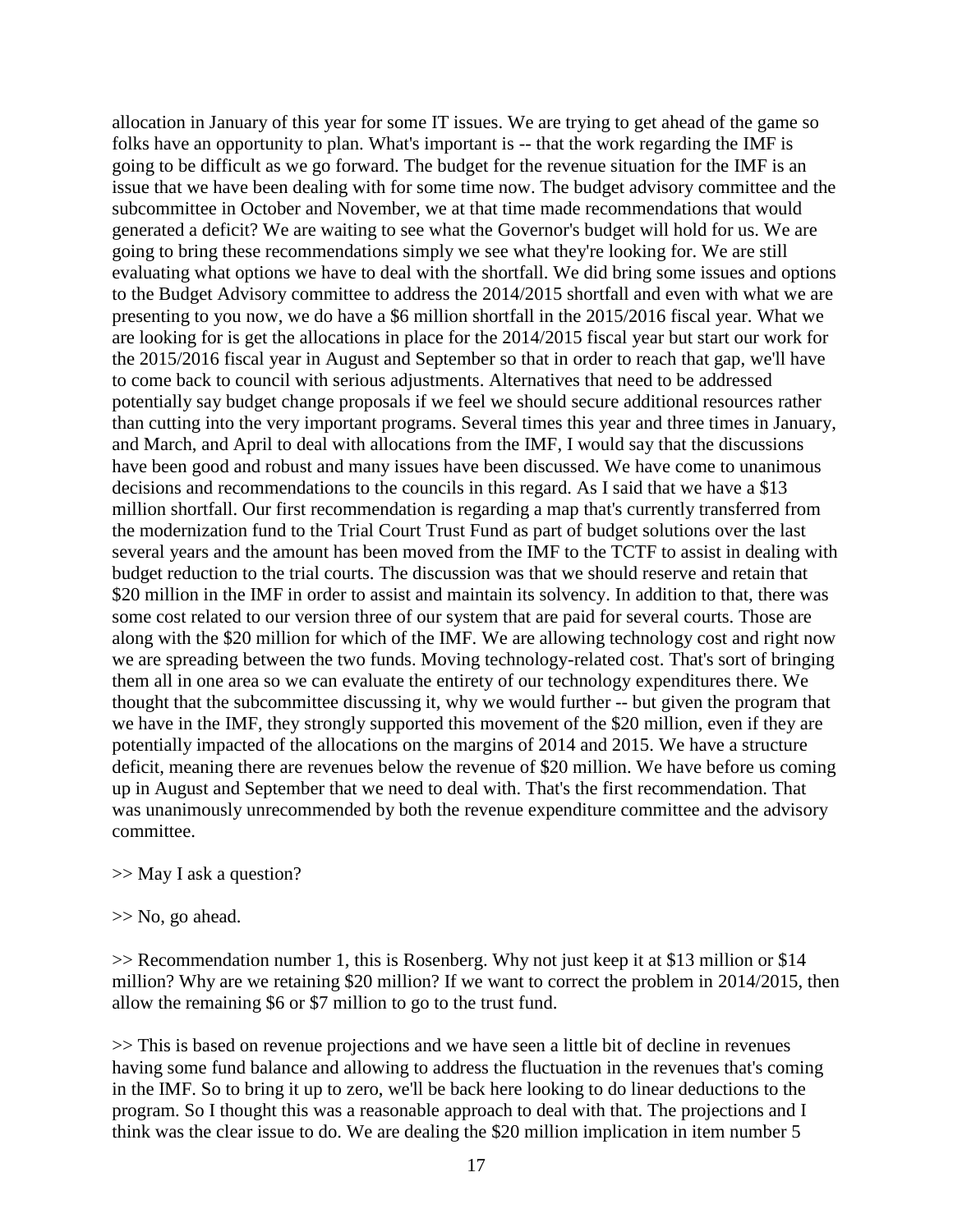when we talk about the additional for the trial court and the revenues there. That gets addressed on that end of the issue.

 $\gg$  [Pause]

>> Okay, I can move onto recommendation number 2.

>> Yes, thank you.

>> Now, we are talking about the action allocation of those revenues out to the programs. And the proposed \$78 million from the IMF. The report showing high levels by area that's composed of being allocated. The line share of the expenditures are in that area. We have \$13. 9 million for the Phoenix program and \$4 million for litigation programs, very important programs that are funded out of the IMF. There is detailed line item of all the programs that are funded out of the IMF in attachment A. There might be some small adjustments and we'll bring those to you again in June. We hope to have another revenue expenditure subcommittee meeting and a budget committee meeting in late May to bring you some more issues that we can address at the end of the June meeting; sort of the highlight that we have. We have some movement between funds and part of this clean up and as I mentioned to you of the three sustained cause moving in th. We want to highlight that part of the program that was discussed quite a bit and finding small savings there. Again, our changes and 34 other projects and programs from the prior allocations that have resulted in that decrease of \$1. 9 million. The materials are 500 pages presented in developed by all the programs that's part of the -- [Indiscernible Audio ]

>> We are looking at multiprojections and the fund condition as we go forward. The fund is an important one for us to really get back on the structural footing but we think that for 2014/2015, we have a one-year solution with much ahead of us.

>> And then one recommendation number 3 relates to the issue where the IMF and the -- have been spending allocating funds to courts for certain case management costs, and we want to ask the councils to ask the JCPC to look at and develop a plan that would result in future expenditures from these funds and shifting to some alternative news potentially also including courts picking those costs up out of their own based budgets like maybe other courts are doing now.

>> Thank you. Thank you, it should be obvious that our recommendations today are premise on the Dwyer of the condition of the IMF. And it is relied on its fund balance in order to mitigate that but the fund balance will be dried up and will not be sufficient to cover it next in fiscal year of 2015/2016. The deficit fund is expected to double in fiscal year 2016/2017. So our committee will have to make difficult decisions to eliminate funding in some of these IMF programs. They're essential for the trial courts. We have been transferring \$20 million since fiscal year 2011/2012 to help offset funding reductions. We could have done that this year but it meant fining reduction us and almost \$14 million of the program and we decided not to do that. The last that we make is to begin planning for the future to courts CCMS sustain justice addition costs. Our committee recognizes that the IMF is intended to fund statewide projects and programs. When we conducted the line item reviews, we focused on the extent of certain programs and specifically, how many of the states benefit from a particular program. We found that with both CCMF and sustained, without the meaning and the value of the system and to benefit the system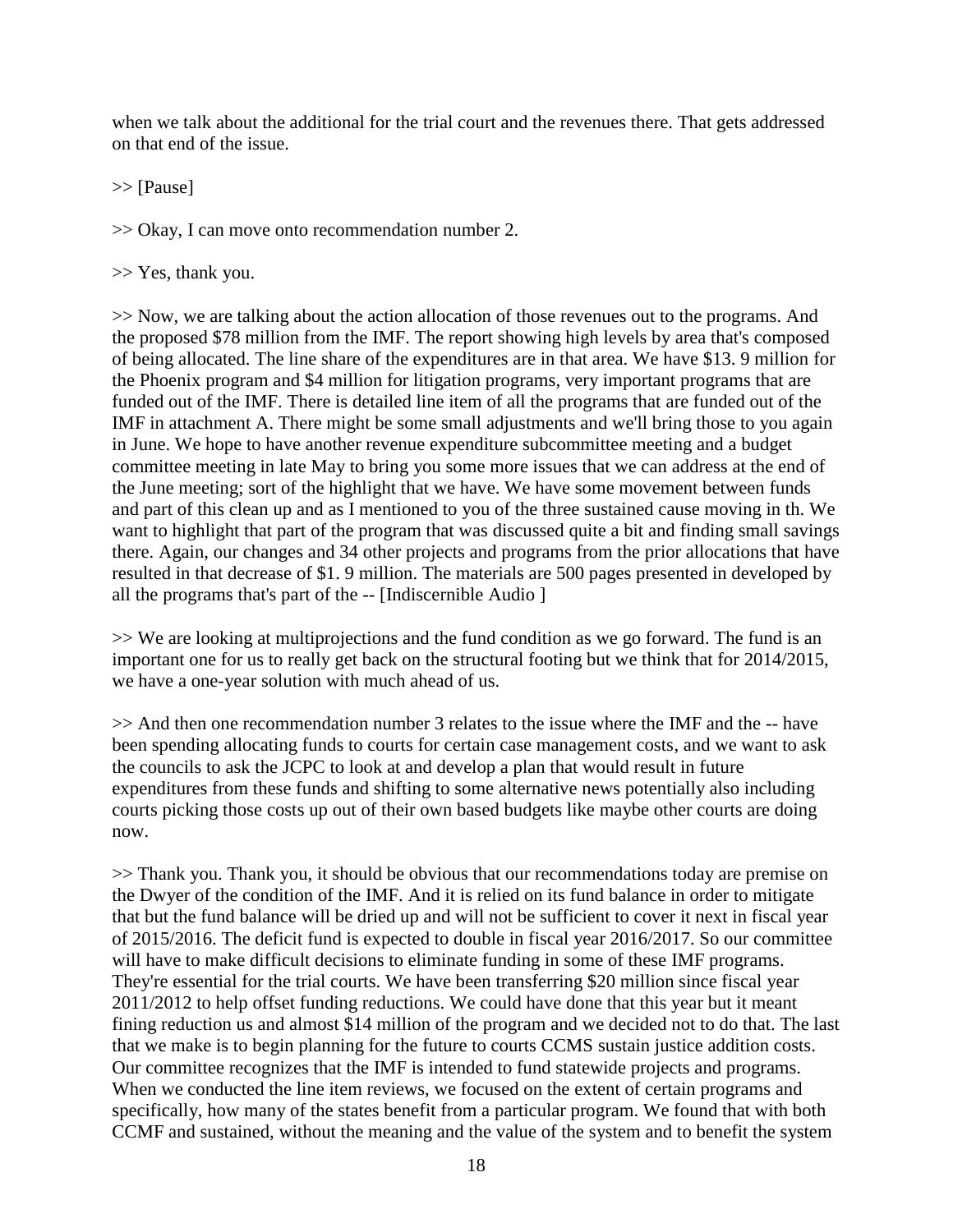have it on the courts that utilize them, the cost associated with them represent substantial expenditures for the IMF. And that's to eliminate the subsidy. We ask that you keep in mind and when opportunity remind of the programs that are funded FRD the IMF of the need to be cautious and how they approach fiscal year beyond 2014/2015.

>> Thank you.

>> First, Judge Herman and Justice Miller.

>> First, I want to comment on the revenue and for the community for its work. I know I am honored and in particular working out with the Information Technology Services Office in terms of allocations of these programs. You got a tough job because all the programs that are supported are technology related and provide service to time courts. I just want to say on behalf of NCTC your work is appreciated. It is ashamed of the structural deficits.

>> Thank you, Judge Herman. Second by Justice Miller.

>> I want to talk about item 3.

>> So if you want to proceed on items one and two.

>> Any further discussion or the motion to move item one and two.

>> Do I hear all in favor adopting recommendations one and two, please say aye.

 $>>$  Aye.

>> One and two carried.

>> Was there any reasons why we should not ask that to be referred to JCTC for them to evaluate it and make recommendations to the councils?

>> That's what the recommendation is. For example, we brought to you issues regarding the loss and the adjustments and we would come to the councils and they can determine whether or not it's appropriate to refer that issue to the former working group. The idea that we bring this to you so that it is your request to the JCTC for them to do the work. Rather than us immediately asking them, we feel it is appropriate for them to come to the council.

>> Let me just speak a moment and then refer back to the justice and perhaps shape a motion. As we have thought this was in January. We have been working at the JCTC level on this project. And today we have spent a substantial amount of time as everyone here from the report tomorrow looking at specifically at the sustain decisions that's maintained inside the center. We are kind of ahead of the curve on this. It is a matter for us to evaluate and make a recommendation back to the council.

>> Did you want to be heard, Justice Miller?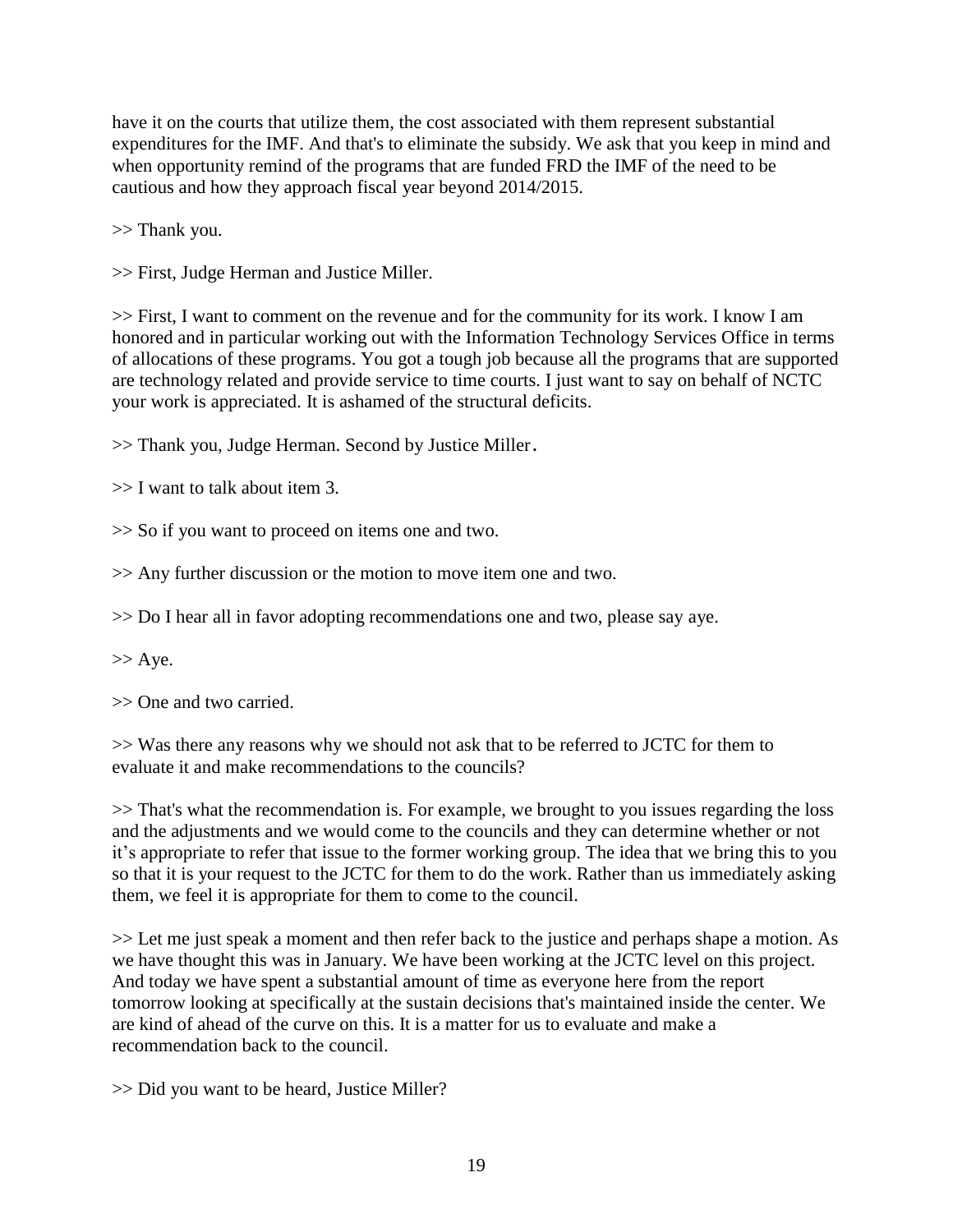>> As worded, the recommendation is basically for JCTC to make it happen. What I am thinking and I am hearing from Judge Herman is they like to discuss it without having the council having ruled this is what you need do and have them work it out and talk to those courts and their committee and figure out all the different avenues and the ways of which it may be done and those courts will collapse—I don't know. I think they should go through the committees first before they're given the saying of make it and then it comes back here and we know where it stands with the JCTC and both knowing all the effects and the impact it would have on those.

>> Were you about to say something?

>> Yeah, I don't need to say it now. I don't disagree with Judge O'Malley.

>> We are trying to follow the appropriate governance here when we think of something that should be referred to another committee and bringing it back to you, whether it is discussing a plan, I think either is appropriate. Judge Herman and I have talked about this back in January when our committee decided this is the direction that we were heading and we knew he had to bring it back to you.

>> I think it is the right direction.

>> So are you comfortable with that then?

>> For consideration.

>> No, I would prefer the language that we talked about.

>> Okay.

>> For the motion you are going to change the language, Justice Miller?

>> Yeah, I am going to move to refer to JCTC and recommendation to Judicial Council recommendation number 3.

>> Thank you. Jim Fox.

>> So with that amended language, move to refer to recommendation number 3 to JCTC or recommendation to councils. Any further discussions? All in favor please say aye.

 $>>$  Aye.

>> Any oppositions? Recommendation number 3 amended and passed.

>> Thank you. Good job.

>> I hate it when you make sense.

>> [ Laughter ]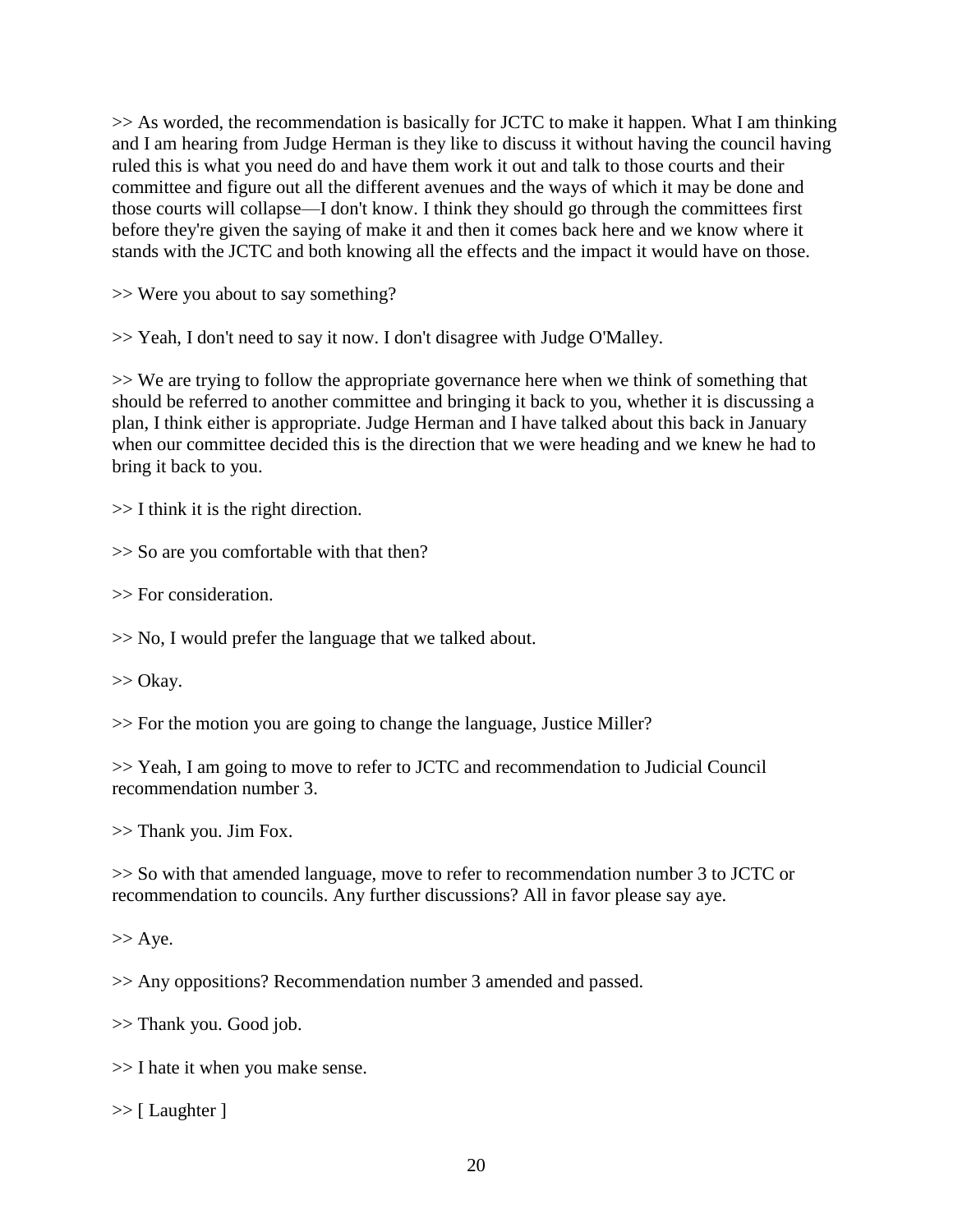>> We are going to stand in 15 minutes of recess and come back at 2:47.

- >> [Break] [captioner standby]
- >> Judge Nelson, are you there?
- >> Yes, can you hear me all right?
- >> Yes, you have three minutes.

>> Thanks for allowing me to appear by telephone. We appreciate the time given by the request of the committee and the Judicial Council. We thought we would be one of many requests that we are surprised to find that we are the only one in this. And that's a good testament of the acceptance of the wisdom of the committee. We feel that their analysis is incorrect with regards to our requests. We believe that it needs to be adjusted which have branched courts with significant population center and remote geographic locations. Our request by Judge Henderson is in exhibit B in the document of 2013. Our branch court needs to be served by a full-service court because it serves about a third of the population and it is more than an hour from our main court. It really presents an access to justice issue.

>> I think justice -- on behalf of California's commission on access to justice raises some of the issues. The small branch court subject to in efficiency for the funding of the smaller cluster of one course of what you have done of that funding mechanism has been adjusted to address some of the issues of the small courts. There are still areas of the remote branch courts that need to be addressed. The committee thought the larger issues of branch court is above the -- but, we think this specific issue of remote branch court at least an hour from the main court and serves a significant population of 20,000 people or more. That should be addressed. It applies to up to eight courts or so by our calculation. We request your adjustment of that, thank you.

- >> Thank you, Judge Nelson.
- >> Is there anyone else here to make public comment on item number 3?

>> No one has indicated they like to make public comment. Chief, that concludes the public comment and item 3.

>> Thank you.

>> You may -- at your pleasure. Thank you.

>> On October 15 of last year, Presiding Judge Richard Henderson of the superior court submitted a letter. His letter was consistent with the WAFM adjustment process. The process is to adjust WAFM to request for additional funding. Such that the court is unable to provide reasonably adequate court service to the entire court population. A small working group of the funding subcommittee was formed and met by conference calls and analyzing the request of our invitation. Judge David Nelson also participated. The recommendation of the small working group was to deny the request. The matter was not presented of the full -- and Judge Nelson was invited to join that discussion as well. On March 25, the request was presented to the Trial Court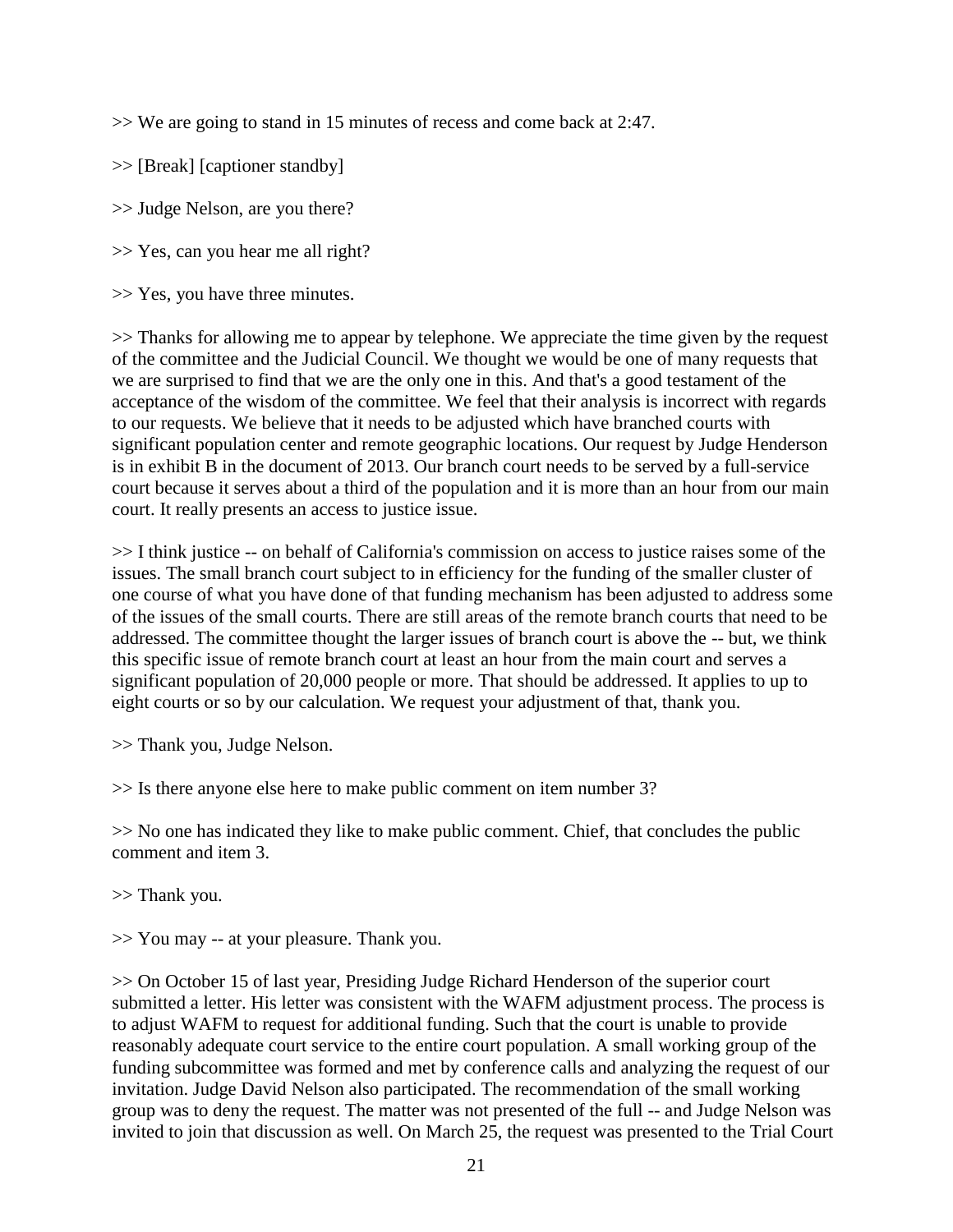Budget Advisory Committee. Judge Nelson participated by teleconference and the advisory members voted to deny request as well. The opportunity to identify factors unaccounted for in the model and request ongoing adjustments to their funding needs which is separate and distinct from making ongoing adjustments of funding allocations. The request was on the foundation. The funding need this year based on workload analysis is \$7.2 million. Mendocino, however, due to decreased funding from the state general fund, the funding this year was \$4.5 million. Almost \$2 million less than their workload is needed. We quickly came to the determination that the issue that Mendocino raises did not cause -- or any trial courts of the funding need. They have calculated their need of \$7. 2 million and, as they conceive, it is efficient. Had they been funded, they'll be able to afford the 2 or 3 addition. While we sympathize with them and its court users, many of California's trial courts are not adequately funded to support the full panel of services to support the branch court. Many counties closed courthouses, not because their need was insufficient but because their state funding was insufficient. Their problem in our opinion is not at all unique. That does not mean there is a shortcoming within the model. Our committee firmly believes that the underlying issue the Judicial Council should address: where courthouses are located, and how far should litigants and witnesses travel to courthouses, and how far jurors should travel to fulfill their duties. This extends beyond the scope of our budget committee. We encourage these conversations to take place and we are more than willing to participate. Such decisions may simply be goals for better times. We are ready and willing to partner in those decisions or discussions. The bottom line, I think and I will let Locke go weighing in and I know that David and Mary Beth like to join in as well.

>> I don't have anything to offer but if David and Mary Beth have anything participation in the discussion.

>> Thank you, Mary Beth Todd and David.

>> Just to add, we recognize that every county has unique access issues. We do feel that at some point in time, the branch does need to take a look at the issues that Judge Earl pointed out as far as how far should somebody have to go. I don't think in any way or shape or form, we are trying to say the county does not need a facility in Fort Bragg. I am sure—they probably do. It is just when we looked at the model and we look at their need it did not appear if a funding adjustment needed to address having that facility. Right now with the issue of the facility are the budget reductions that we have experienced and the fact that we are not fully refunded at our need. I think it is important to say that in no way is anybody trying to say Mendocino does not need a courthouse in Fort Bragg, not at all. Hopefully, we'll see a better year in 2014 and 2015 and we'll see a better recovery of our funding, and they'll begin to be in reservice.

>> This is David, we applaud Mendocino to maintain service. The branch has been forced to make decisions to reduce services but not for the absence of funded. We probably would address this thing more universally and try to maintain the most optimal services. There are many challenges we are facing due to the funding reductions that we have sustained.

>> Thank you.

>> Yes, Jacob.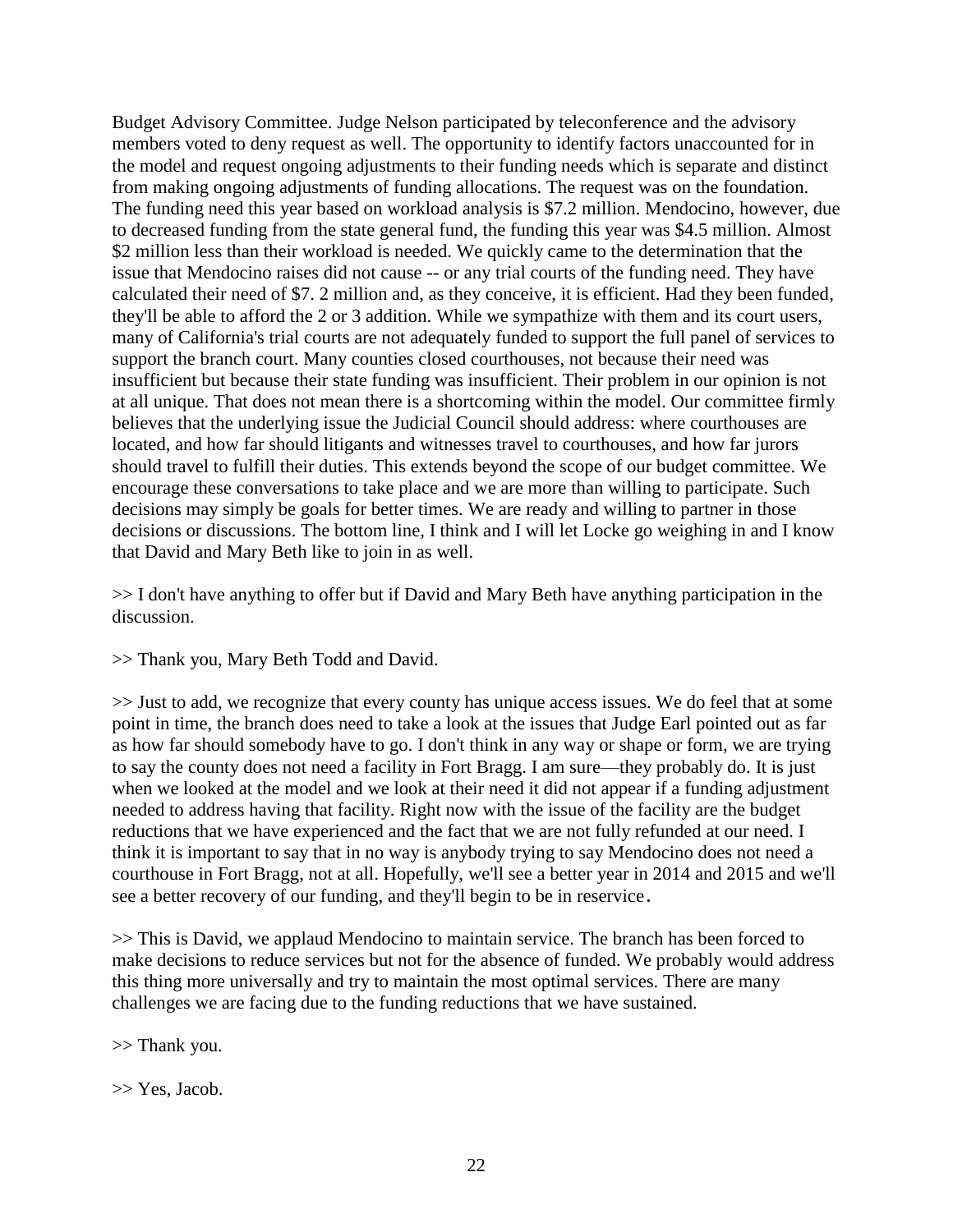>> Yes, I want to say reviewing these materials, both letters from Mendocino counties as well as situations across the state, I have to say my heart goes out to Mendocino. It is a sad situation that this is a reasonable choice. Under the circumstances I do support the recommendation and making a motion to adopt it.

>> I will second it.

>> Any further discussion? I know the material and we have not had the opportunity to review them. Okay, no further discussion, understanding the issue and being concerned with it and fully aware that this may be a policy issue that council needs to address but it is not related to the WAFM Methodology. All in favor of the recommendation, please say aye.

 $>>$  Aye.

>> Any oppositions?

>> Thank you. The motion carries to deny at this time, we keep this on council's mind. Thank you.

>> All right, next we'll call item number 4, which is new fiscal year 2014 and 2015 requests for trial courts. Is there anyone here who would like to make public comments with regards to item number 4? No response.

>> Thank you. Once again, Judge Earl and also -- Judge Earl is pointing.

>> I brought Steven Chang, if there are technical questions that I am not able to address.

>> Thank you. Welcome Colin and Constantine. Steven.

>> Thank you, I have the right to request a traditional fund for trial courts. Also, the council has had the authority to allocate the fund to the Budget Act. Those are recommendations of change proposals that are going through the budget advisory committee and as well as allocations from the TCTF. In the August meeting of 2013, council approved a variety of the trial courts and a branch as a whole. February 2013, allocation funds for the -- [Indiscernible Audio ].

>> It directed us to pursue benefit funded. The fund has been funding benefit costs. This is part of our blueprint that we presented with the Legislature administration. Up until March 25, the budget advisory committee considered recommendations made. Previously, the revenue expenditure subcommittee has made recommendations of allocations regarding funds. As the name clearly implies, they do look at projections. We regularly update it and the budget advisory committee on the status and the methodologies that we use in addressing those revenues. The Governor's budget as proposed generally did reflect a reduction in our anticipated revenues. That was based on what revenues we see at the end of the 2014/2015 fiscal year. We are hopeful that the economics would show that we might have a turnaround in the Trial Court Trust Fund. We did reflect reductions in revenues based on two months of data in the 2013 fiscal year. As we are going through the winter and into the early spring, we were evaluating the data that was coming in and we saw that the trend was continuing downward and so we felt that it was important that we raise and sort of revise the 2014/2015 forecast. The reason what we were concerned of stuff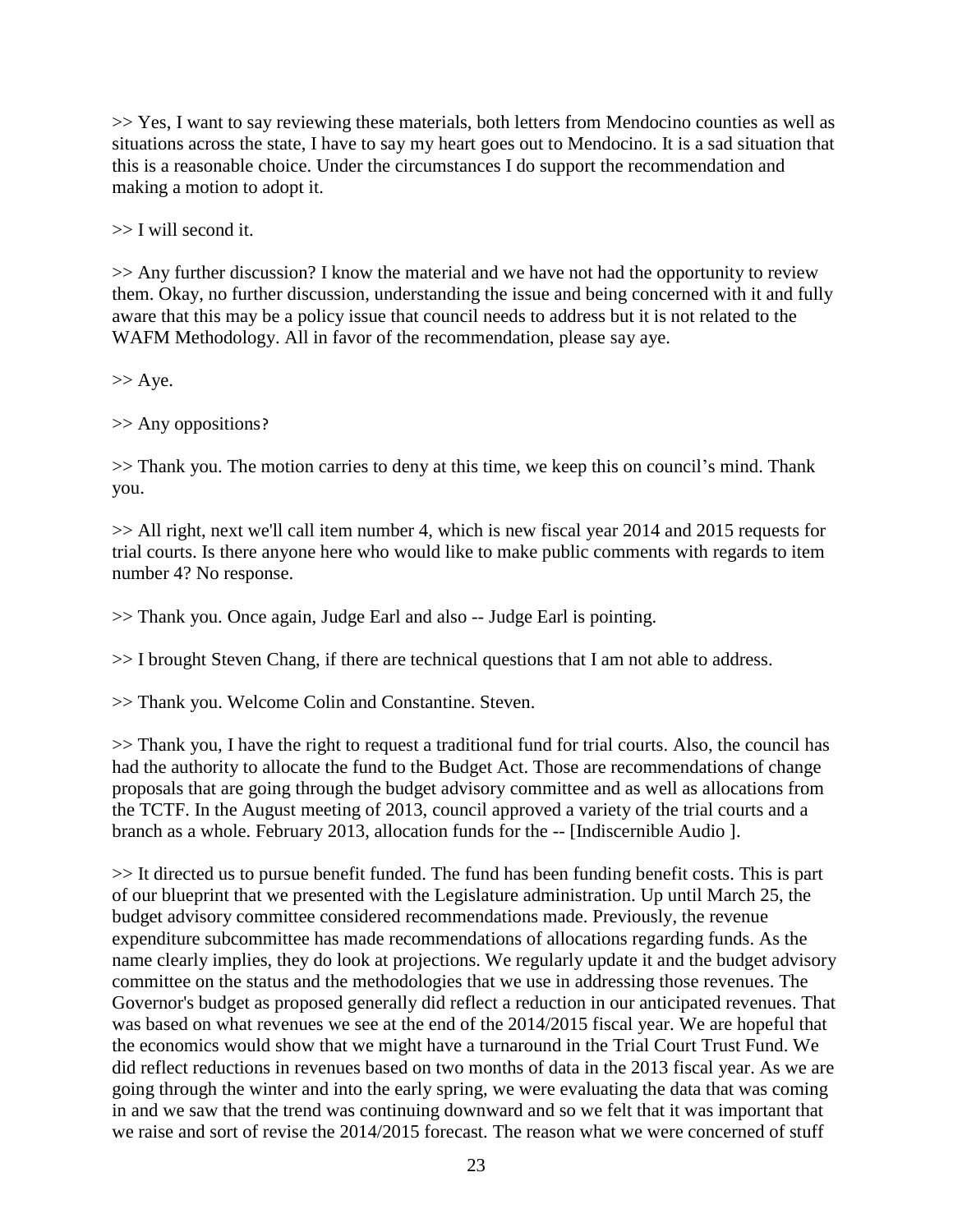that we need to take a more conservative approach, and adjustments in the budget, we thought it is important that we continue this trend and present the issue to you because we basically exhausted our fund out of the TRUPS. Over the past two fiscal years, we have spent \$56 million of trust fund balance to cover costs not addressed by the state with the 1% capped. The big concern is that if we continue our historical forecasting the methodology that if the revenues do not materialize in the 2014/2015 years, we'll be coming back to reduce allocations. We thought that was not the appropriate approach; that we should be forward thinking and attempting to address this. Now, the projection that we are including in the Governor's budget, it is not something that we submit or accepted by the finance. It is a process that we present those projections and continuing and have conversations of our methodologists, and it is not methodologies. And they do evaluate them and concerns regarding the projection method and what is reflected is not also our request but our concurrent of the revenue projections. That's important to understand. It is not a process where they take it at face value. Also, we do work with the -- in term of our projection and how we go forward, and the methods that we use to make these projections. This is sort of a historical trend downward and first paper filings. Every time we wrote this at any of the budget meetings, everybody shook their head. Should we continue of the steep or should we be optimistic where the revenues will be in the next fiscal year? It is difficult to understand what behavior will be, so we do make adjustments downward. We thought we made it further to be conservative going into the 2014/2015 fiscal year. With that, the recommendation that we bring forward to you is recommended unanimously as we pursue a \$7 million at the court level -- [Indiscernible Audio ]

>> People in the finance department spotted one area, probably because of the down economy, is a little short on revenues. They're pointing this out. It is not that somebody made a mistake nor is this any way change of the budget advocacies. That brings our overall request for appropriate budget to say \$3.8 billion. It is still \$\$3.8 billion. Some of that money is going to come from general fund and some from other sources. But, this does not change anything about what we are doing in Sacramento. I think it is the right thing to do to bring it up even though it is a little improper to do so. It gives me more confidence and not less and the numbers of the people in finance and with that I would urge or move to approve this recommendation.

>> Thank you, Judge Walsh. I appreciate you clarifying that. I know this was the topic of some rumors and a call that I received. I appreciate you addressing that head on. Judge O'Malley.

>> I received a letter from the alliance that was telling me that somebody was asleep at the wheel and this was something that should have been foreseen. There have been conversations as far as you know how this has progressed, and so I am just happy to hear that's not true and again disappointed about the misinformation that's out there about the job that you are doing and the committee as well.

- >> Thank you, Judge O'Malley.
- >> So David?
- >> I would second the motion.
- >> Second by David.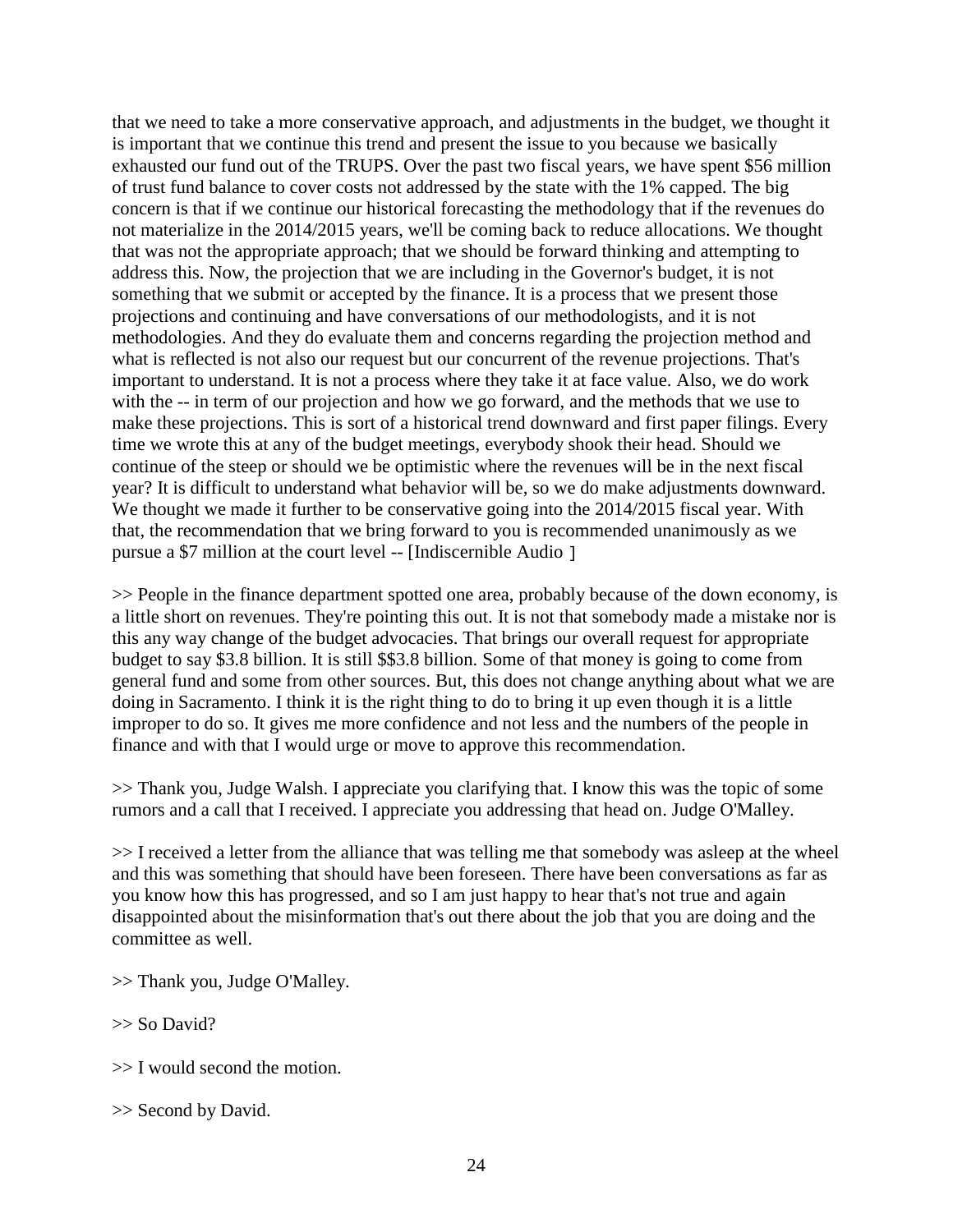>> Please say aye?

 $>>$  Aye.

>> Recommendation carries. Thank you.

>> Recommendation two is regarding an action that was taken by the council regarding ongoing funding of \$4 million for benefit costs that have not been addressed inside the State Budget in 2012/2013 and 2013/2014. It was noted to allocate that ongoing basis into the extent that there is not sufficient trust fund revenues and general funds. We bring this to you so you can affirm that we are pursuing this part of the blueprint and that would not have this ongoing allocations and hopefully the outcome of the blueprint and reinvestment that these costs would be of the general fund and on an ongoing basis.

>> Any discussions?

 $>> Yes.$ 

>> Justice Hull.

>> Thank you, Chief.

>> I noticed that in the report there is reference of the council having a separate 2014 and 2015 BCP to finance this amount of money. What's the status of that, can you tell me?

>> It is something that we hope for and is part of our blueprint. We have a \$64. 8 million request. It's not funded by the general fund. We got a question about breaking out the benefit cost by type and year. So that gives me hope that it is still in their minds and planning as they are preparing for the revisions. We'll be a part of that in some fashion.

>> Okay, thank you.

>> From my understanding, that sort of the genesis of this arose at a time where the entire state is facing consequences and it is the first time that I understand it but I am asking you where the state's general funds for the first time failed chose not to fund the judicial branch for health and benefit cost increases and so that was now an additional burden for the branch somehow sustained while it was also going through the cost reduction requirements.

>> Right. From there, there were individual and budget change proposals that were submitted and developed and worked through the budget process. And the state appropriation and started in existing of three years and the branch and the sum of money, they used that funding to KOV these types of cost. There is no adjustment but the branch rightfully says that we need to have funding for baselines and operational costs addressed and methodology was developed similar in the way that state agencies adjusted for retirement and benefit costs. That was done for a couple of years. But, as the economy turn and the department of finance situation concerns about benefits of cost-sharing issues between the branch and employees, they seize funding that process. And, I think they sort of, especially saw the fund balance as an opportunity to address those costs. So that was sort of an expectation of them on us that will be using in the trust fund.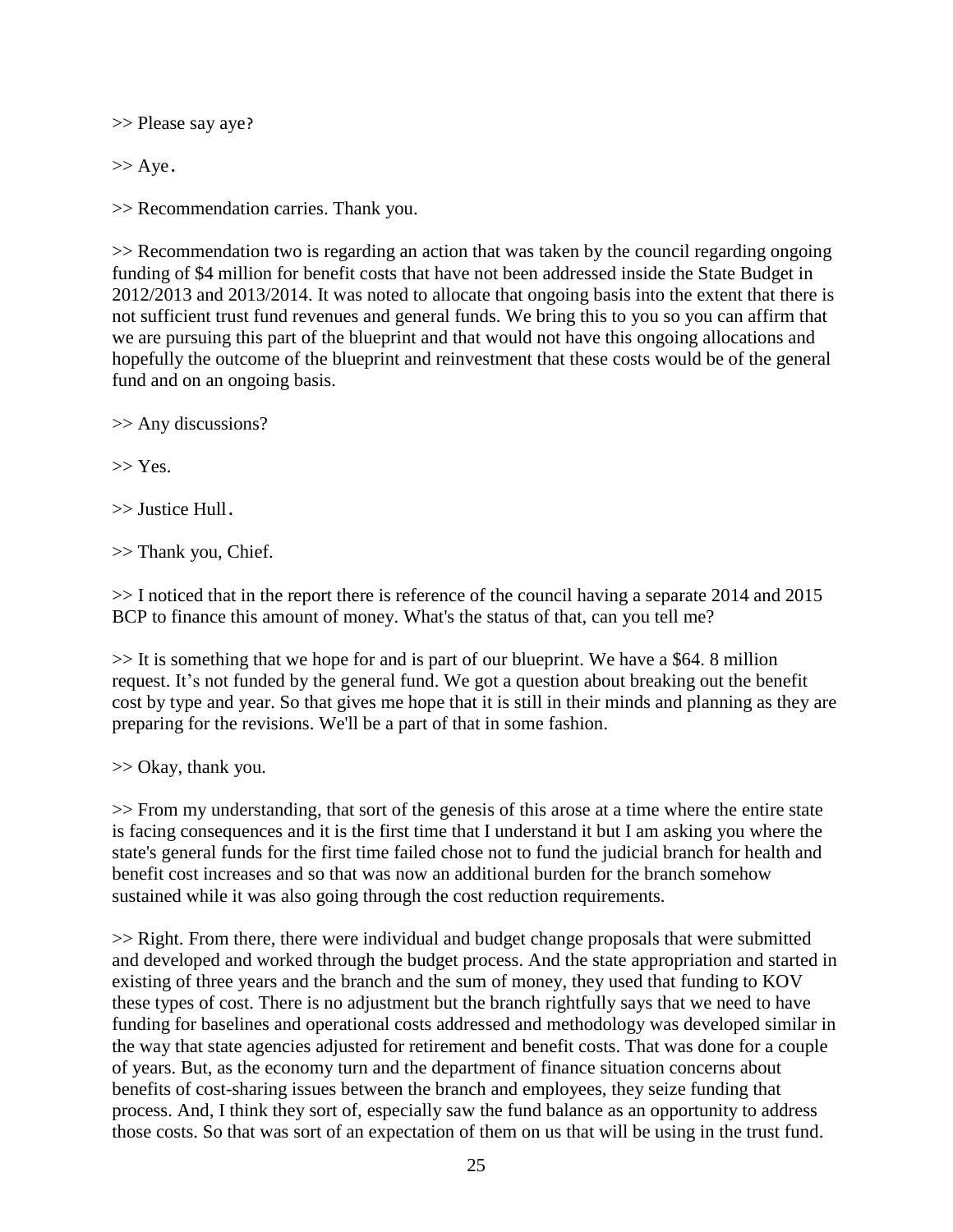They talk about in the future they would look to evaluate an updated methodology. We had a few years with no funding.

>> Thank you.

>> The recommendation number 3, any more discussion or do I hear a motion?

>> Motion.

>> Thank you. Judge Jacobson.

>> No further discussion, all in favor of recommendation number 2, please say I.

>> Any oppose?

>> Recommendation number 2 carries. Thank you. Item number 5 is an action item. Trial court—savings from program 45. 45. Interpreters expenditures, it says Presiding Judge Barry Goode. I assume it is you.

>> Anyone here on item number 5 who would like to make public comment?

>> No one had indicated, Chief.

>> Thank you, we are reporting back to you on an issue that you asked us to look at. The January council meeting of the working group to address interpreters' issue to expand reimbursement for cost related to court interpreters and domestic violence cases and family law cases that includes domestic violent issues. At that time, you also directed that the Trial Court Budget Advisory Committee provide a recommendation on the maximum amount of each trial court would be eligible to receive reimbursement from the accumulated unused savings from that program 45/45 fund. In response, we formed a small working group of judges and CEOs to address the issue and the working group was chaired by Judge Barry Goode and included Judge Steven Austin. During the work group's discussions, the CEO members expressed concerns with providing each trial court with a maximum reimbursement rate as they recognize implementing and expanding interpreters' services. The CEO felt that providing a maximum reimbursement rate with the regions would be consistent with current practice and manageable. When their concerns were brought to our attention, whether his committee would be having a discussion with this issue and report back to us. I will give David an opportunity to address in a moment and provide an alternative that would allocate interpreters' funds rather than court date basis. Following the meeting and armed with their recommendations, our committee convened a public meeting and voted to adopt the CX. That's our first recommendation regarding the methodology for allocating money for the unused savings; that is, each interpreter region would be eligible to receive a percentage of a total that's equal to the average percentage of program 45/45 reimbursements received over the past five years. There are two courts, the Solano and the Ventura courts. Funds for these two courts would be earmarked over the same methodology. In recommendation number 2, we present recommendations regarding collecting and tracking the rate of the unused savings drawing down; and in recommendation number 3, we address the importance of sufficient funding and mandated in violent cases. Lastly, we address the need of seeking expenditure authority.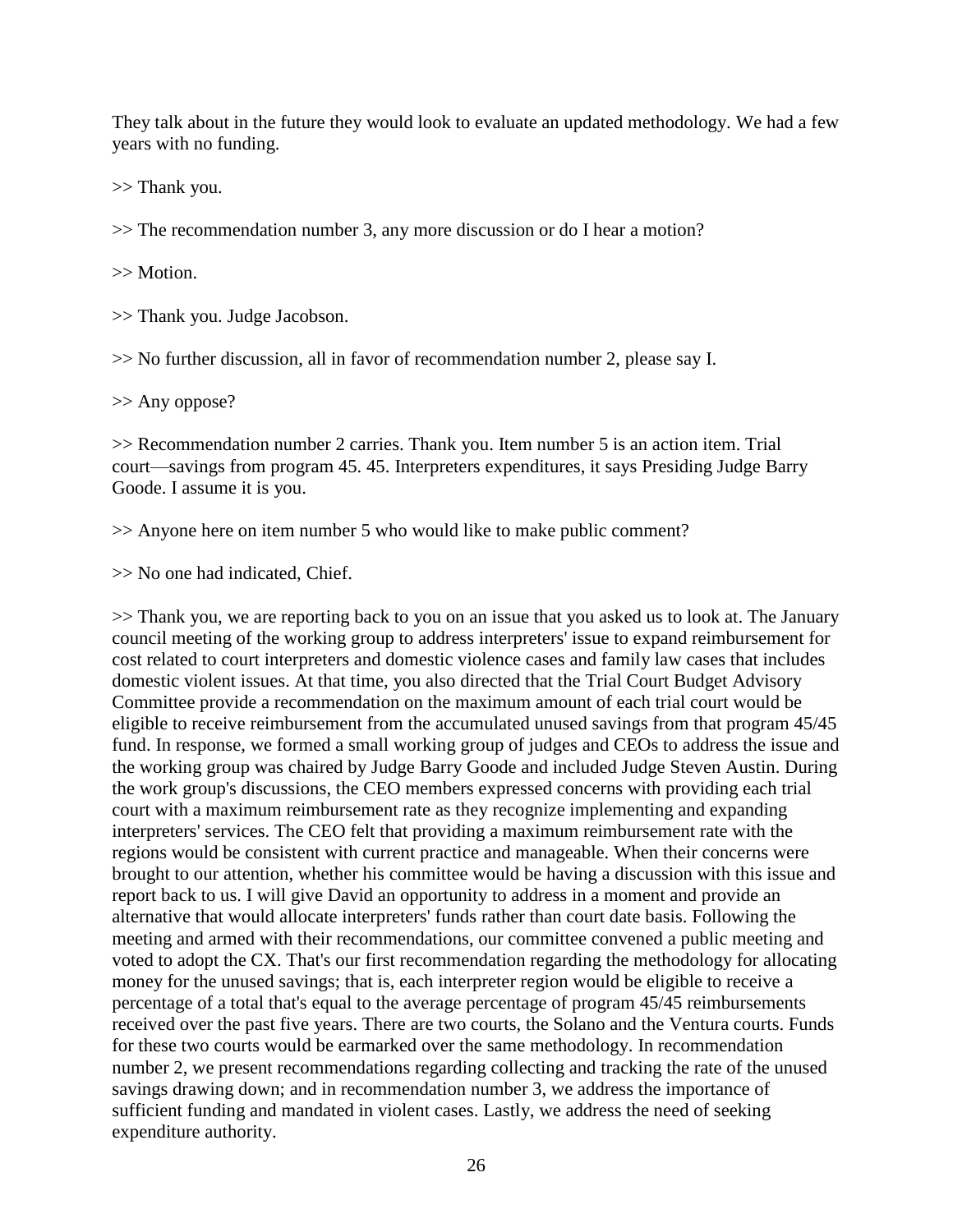>> I will add that we have submitted with consistent of the action of their councils of a request of the department of finance to increase the expenditures authority and this program by \$3 million based on the estimated collection and the reimbursement rate.

>> David, did you want to provide for details of the CX discussion?

>> Sure, the CX supports the action of the councils in extending the ability of interpreters and the areas they identify, and the proposal and the reaction of the council were to spend money at the conclusion of the 2014/2015 fiscal year. This year, as we started to go into the subject, we discovered many complex issues that we believed require further development and that was trying to expand the steps going forward and the usage of remaining money and all the while trying to preserve the intent which the council acted upon in the January meeting and some of the things we do not know right now is what the demand is going to be going forward and one of the recommendations was to kind of rule out the ability of interpreters by type and as we start better understand what the need is, that obviously, enables us to look at what the resources are and allocate the variability funds by regions to ensure this money provide the service but also recognize that by regions there may be differences in demand. So, on the schedule review, the committee will have an opportunity to make available perhaps more money in some regions and moving the money from other regions that may not have used the resources as they have historically. Making interpreters available is met but at the same time realizing that we continue to have to reevaluate how the money is made available and that unfortunately may not enable us to expend the resources at conclusion of the 2014/2015 fiscal year. Hopefully, council supports the idea of approaching this and in conjunction with the recommendations that have been presented.

>> Thank you, David.

>> Justice Hull.

>> Thank you, Chief

>> In my judicial career have not had contact. This strikes me as a rather controversial issue. We have been trying over the past years, however, to make sure if there is some significant disagreement among the advisers and committees that bring these matters before us that be made known. I don't see anything in here that would suggest that, so my question that it sounds to me both budget advisory committees putting a reform of the recommendation that this should go forward.

>> They were Justice Hull, and that's also why we had Judge Austin participating in this. And Donna participated to make sure that we kept within the intent of that work group and what the council envisioned, and they both voiced support for us as well so I think we are in unison on this.

>> Great, thank you.

>> Do I hear a motion regarding this recommendation?

>> So move.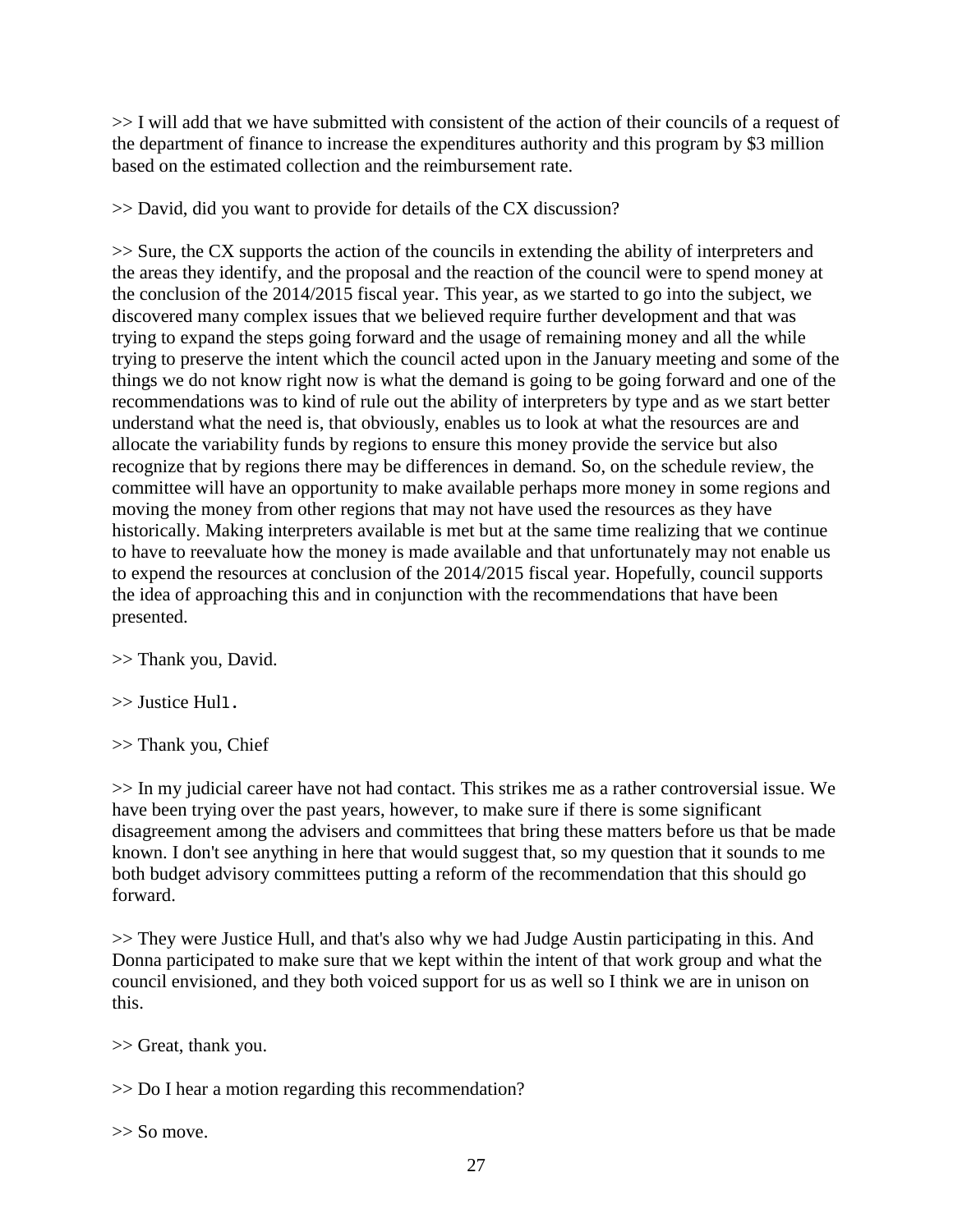>> Second.

>> Thank you, any further discussions? All in favor, please say aye.

 $>>$  Aye.

>> Recommendation carries, thank you.

>> At this point, I'd like to have council skip to item number 7 and --

>> Thank you, Chief. I appreciate it.

>> Can I just ask, we are getting in the habit.

>> We are moving to item 7. You need to be here as early as possible. Is there anyone here who would like to make public comment on item number 7? No one has indicated, Chief.

>> Thank you, Justice.

>> Thank you, I appreciate you taking out your time. This was an item where we thought it is good for the council to hear it this year. In 2010 and 2011 -- the budget requires what is called the supplement -- are annual basis. This is information that's required of state agencies to submit to the department of finance and ultimately to the Legislature. The reason we bring it to your attention is because this is the kind of information that we'll say we should not be providing on this part of budget transparency and providing the kinds of information that state agencies do provide. There is a detailed report that there have been some question about. Where do we spend our operation equipment on? As you can see, it includes things like printing, and traveling, and out of state. So I think it is another of important information that the branch provides so that we have greater information about your budget expenditures.

>> Thank you.

>> Justice Miller.

 $\gg$  Is it an action idea for us to vote or is it automatic?

>> We are bringing information for you to be aware that we are keeping like other state agencies with this kind of information.

>> Thank you. I believe it is online at 342 pages. Is this correct?

>> No, this is a different one. This is the contract report that's required for submission to the Legislature. This is separate. This is a summary.

>> It is in the attachments, correct?

>> Yeah.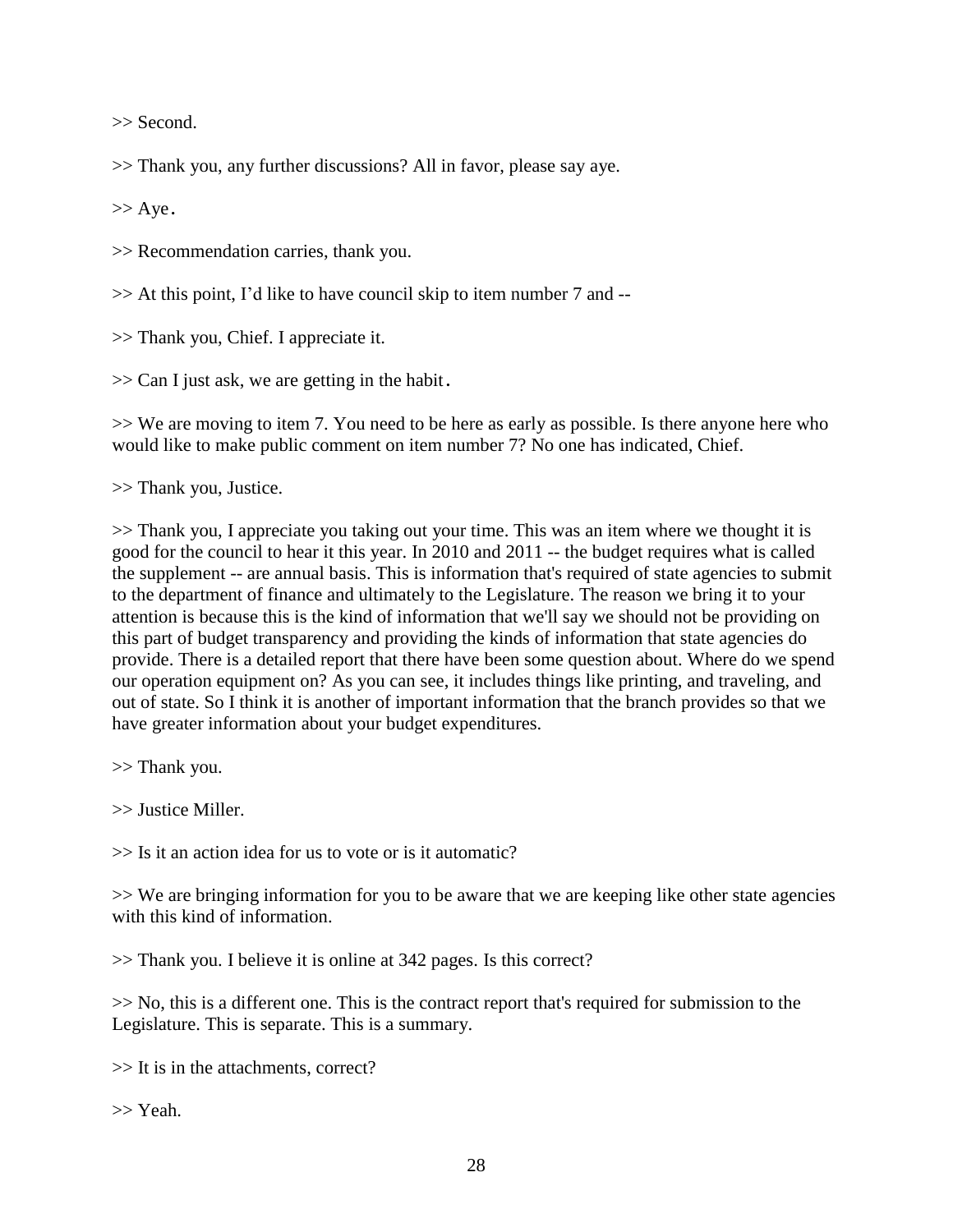>> It is a long attachment.

>> Thank you.

>> Thank you for the information. I don't see any hands raised. Thank you for your presentation this afternoon.

>> Appreciate it, Chief.

>> Back in the agenda, the judicial branch on the augmentation on the 2013/2014 budget.

>> Any comments regarding the newer item?

>> Thank you, Chief.

>> Of the materials relative to the item were transmitted by way of website on April 18. The councils were recalled that within the Budget Act of 2013, budget control language was introduced which requires no later than the first of September of last year, each of the individual superior courts presented its plan as how they utilized of the trial courts in that budget. The court receives the plans and compiles a report and with plans made of submissions in August. The budget control language also requires that now the council files the written report to those same fiscal and policy committees of the Legislature on how the funds are projected to be spent back in August were in fact spent or will be spent in the remaining of the two months of the fiscal year. For that purpose, OGA surveyed all of the reports which have been summarized on the report that we ask the council to approve and to direct us to submit the Legislature requires by the budget controlled language. And at high level as I suspect you already aware from relatively exact summary report, the court's response to the second set of survey demonstrates their actual expenditures were very similar in terms of outcomes to what they predicted that they would spend the money on for the sake of enhancement access that obviously, \$60 million did not produce great access for courts and customers. We advocated to the Legislature that we be held to report an account for additional augmentations as the appropriate tool by which the Legislature could gauge of the expenditures in lieu of calls in some areas and some circles in line item budgeting. We were grateful for the opportunity to have this approach utilized. We are again very much in the debt of the trial courts who spend considerable time on both surveys. We believe that ultimately beneficial as we demonstrated our response to the Legislature. It would be a staff's request in light of the language, the budget control language, that the council's report that appears in your material and direct our office to submit to the Legislature timely.

>> Thank you. Any questions or comments?

 $>>$  No.

>> Thank you. Second by Judge De Alba. Any further discussions? I see no hands raised. All in favor, please say aye.

 $>>$  Aye.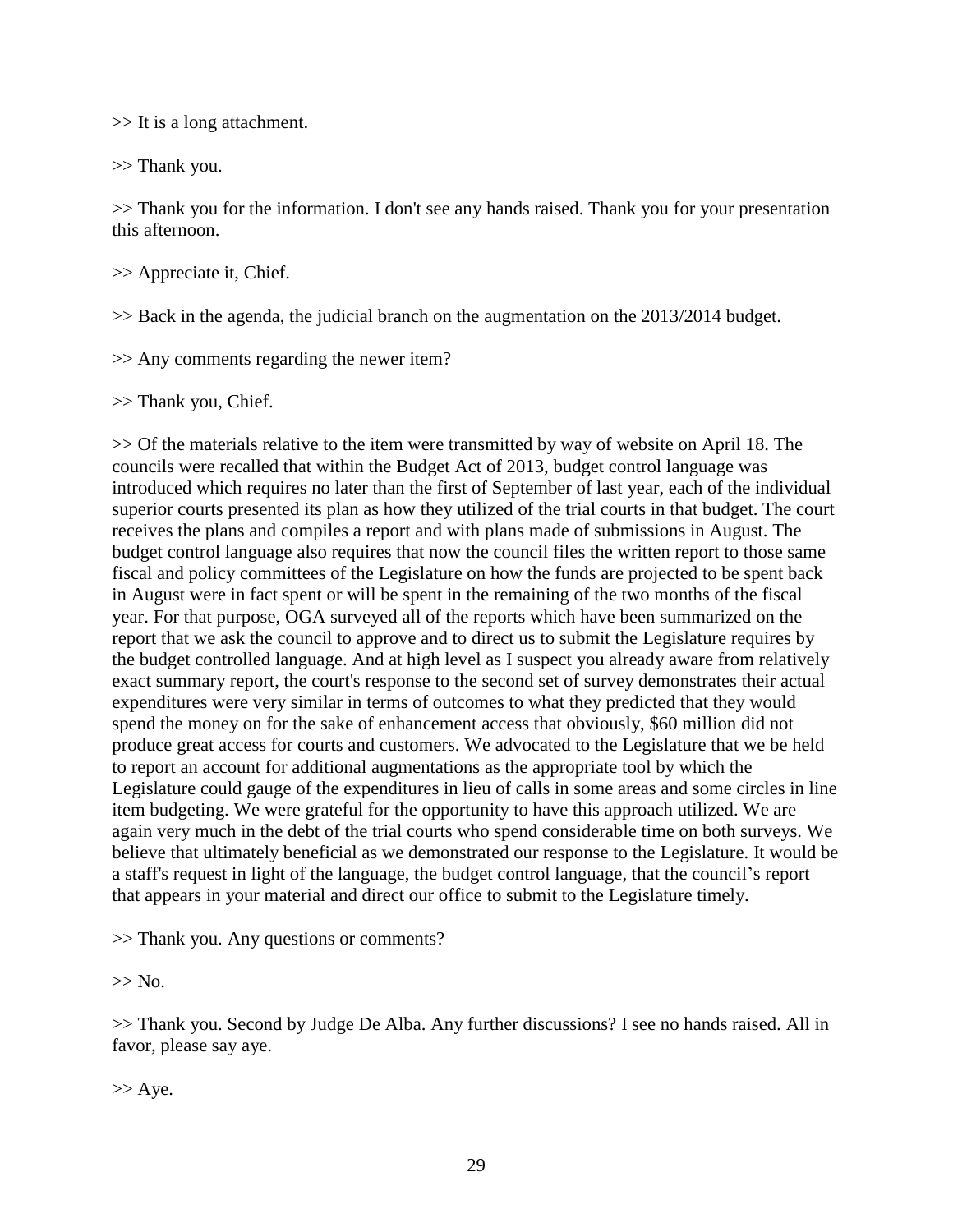>> Any oppose? Recommendation carries. Last one on the agenda but not least is the judicial plan for 2014–2016, item number 6.

>> As they come forward, we'll ask if there is any public comment on item number 6, the education plan 2014–2016.

>> Thank you, nobody has indicated.

>> We welcome Doctor Diane Cowdrey and also Judge Weathers.

>> Good afternoon, members of council. On behalf of the committee, Judge Weathers, and myself, and Diane, we are pleased to present to you its review of the 2014–2016 education plan. This is the plan developed by the committee based upon the current education developed. We are proud of this product. It is the work of our committee after reviewing the recommendations of the nine committees that were made up of judicial officers and court executives throughout the state. The justices and the judges and the court staff who are sitting on these nine curriculum committees have presented education recommendations to the government for consideration. As you know a member of the governing committee itself is assigned to each governing committee and a staff to assist a particular education plan recommended by the particular curriculum committee. Our governing committee then reviews each of the particular discipline suggestions and we then proceed to draft the plan before you. You have a summary that's very diverse and a group of well-respected men and women of the state. We want to thank them publicly for their important work in judicial education. At the present time, this council is composed of certain members of those curriculum committees, including Commissioner Alexander and Judge O'Malley and they serve in the council at this time. I also believe other members of various councils have previously served, affecting the series plan in the past. That experience should trigger an awareness of the process. Finally, I want to acknowledge the tremendous work of the staff itself, a group of dedicated individuals who are serving this branch despite financial and size limitations, and the preparation of this report, and the CJER program itself.

>> Good afternoon. The committee is extremely proud. This education plan will be the plan for the next two years for branchwide education. It consists of over 150 statewide programs over regional and local courses as well as 190 distance education items. Those items include webcasts and webinars, and online courses, and videos and video conferences, and so on. The event and the programs will serve many different audiences including justices and judges, and trial court leaderships, and appellate court attorneys, and staff. This plan you have today began roughly a year ago. In the summer of 2013, the nine curriculum committees, where they work under CJER, they assessed the program they had in place and the message that was used at the time to present to the various courts. These would be live or face-to-face programs, or webinars, or video conferencing. This review permitted the assessment of past and educational programs and importantly served for the guide of 2016 and 2015 plans. Most of these discussions took place over several meetings on the phone with the number of the committee. As a result of this process, particular education committees came up with what they believed their particular committee felt should be implemented in an education plan for the branch. This process resulted in recommendations by these individual curriculum committees. Importantly, their recommendations were prioritized and their submission to the governing committee itself. Again, a member of the CJER governing board is assigned to release these government committees and he or she did assist the curriculum group in the development of priorities as well as individual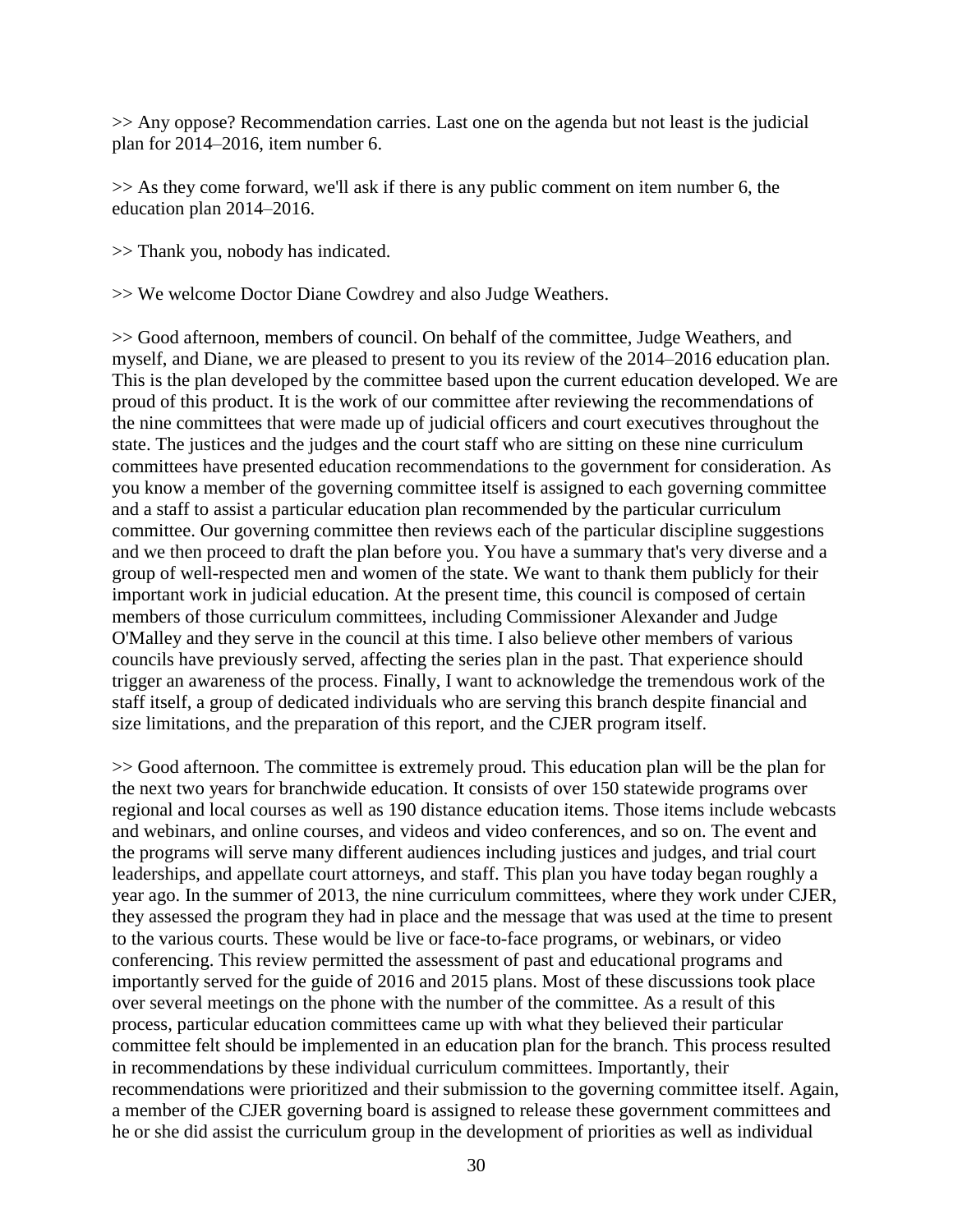CJER members being assigned to assist in that organization. The purpose of this procedure is obvious. It is to ensure the education content of the committee recommendations is sound, and relevant, and timely for the current target audiences for the branch and the committee they serve. It supports sound educational principles. This process allows the CJER staff to review the proposals consistent with resource availability. Diane.

# >> Thank you.

>> As you all know, with the ongoing financial staff reduction at the AOC and all the courts have been dealing with it. It has become more challenging of making the reduction. Several years ago we scaled back our institute and expanded the use of technology because it was a more cost-effective method. These changes are affected in the plan that you see; it is reflected. Judges are increasingly asking for more live education and I certainly got that feedback as well. You can note on page 5 under the implementation requirements cost and operational impacts in your report, that our financial analysis was done using a baseline budget that was on its own. The planning process approving IMF fund occurs later in our planning process. We needed to make an assumption about budgets so we can do our financial analysis.

>> That'll give us plenty of time to make adjustments if we needed to do that. With respect to this plan, I want to point out when making decisions regarding the delivery of education. As you know, some delivery might cost more than others. We develop a process for use by the curriculum committee and governing committee, as these are the groups who make those decisions. I provided that in attachment E. Each curriculum committee in addition prioritizes and makes recommendations. Lower cost items would include webinars and video conferencing, or local courses, or regional courses held in courts.

>> Now, some of the recommendations indicated do involve high-cost items and you will see that the governing committee and curriculum committee, each community, nine of them as well the governing committee itself consider the issues whether the costs was worth the program or whether alternative methods are more attractive. Attachment A of your material, you will see the analysis of the process as well as the particular approach used by the governing committee itself in assessing it after the procedure was engaged by the curriculum committee. That shows you how we did it in each of the committees as well as the governing committee itself.

>> When we did that, it became apparent that we could not and needed direction from the governing committee. We noted this on page 5 on attachment B of the financial staffing analysis. We provided information to the governing committee on those items which caused us to be over budget. Judge Weathers will talk about the few modifications of the governing committee.

>> We wanted to give you ideas of examples that were made by the committee that were considered or either modified, or accepted, or rejected by the governing committee. Based on over enrollment had requested that court be provided to the judges every year rather than the current schedule of having it every other year. This is a high-class item illustrated by the classes' analysis. They would deny the request to have this program every year. We felt as though the enrollment of this program could be expanded, that we could devote the resources of having it every year to other programs. Ultimately, it would have it once every other year. We felt there was a request of a benchguide and this is another high-class item, but the governing committee determined that the course materials from the course could actually develop to an online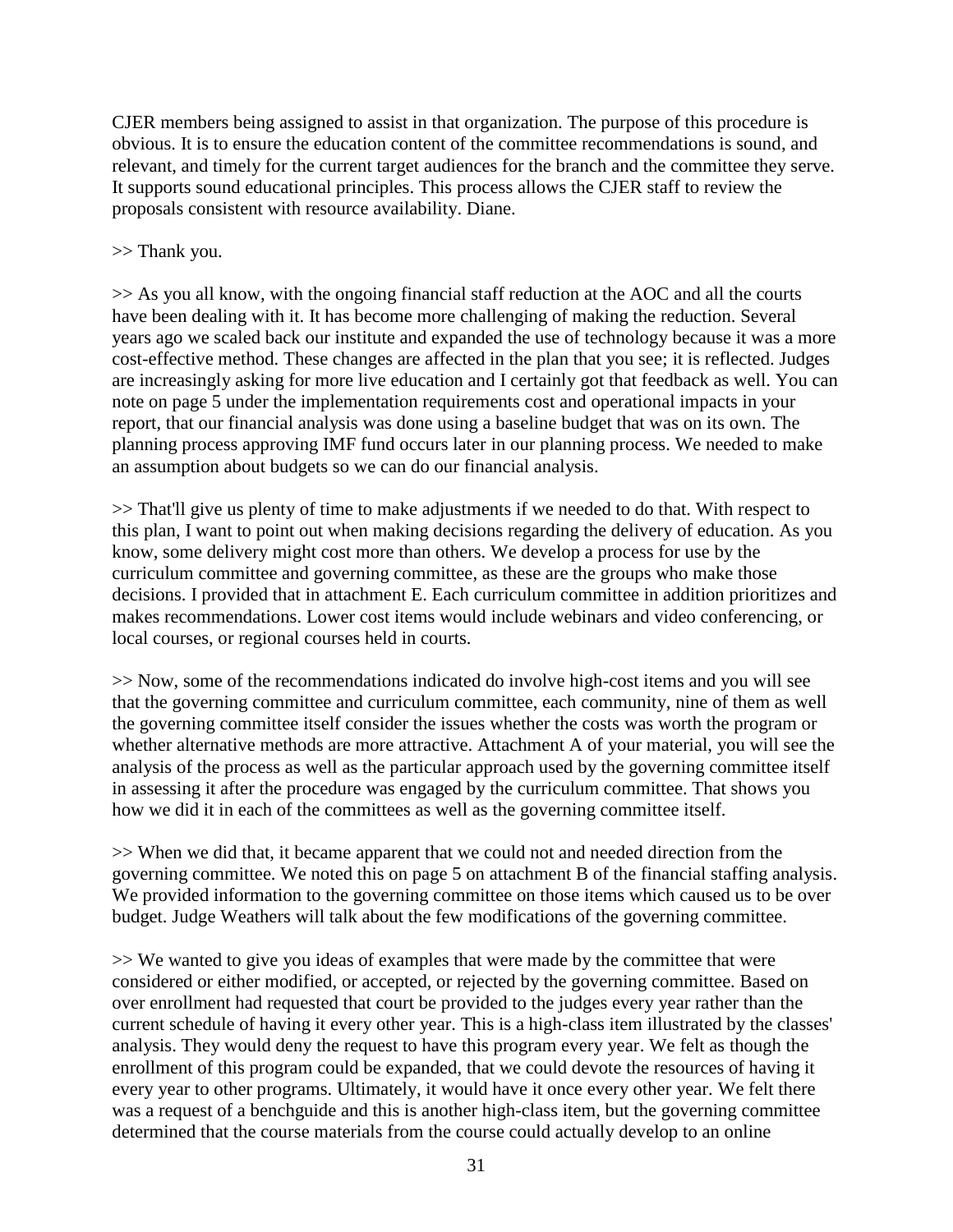benchguide and so would conserve resources there. Another example was the request from the criminal committee to develop a new criminal evidence course—strictly evidence course—which would be a three-day course which would be three days a year. There is a combined three-day course that was offered three times a year. And we got a lot of feedback that they should have special courts devoted to criminal issues. After consideration, the governing committee determined that it would be more appropriate to expand the existence of combining criminal and -- of a three-day program and that would allow for criminal and justice. The civil curriculum committee requested that we have the evidence course three times a year; that was ultimately denied based upon resources. The other request was made by the curriculum committee. Currently, they have a probate institute every other year which was the schedule from most institutes. This was another class item. They requested that this be held every year due to their particular need. Although the governing committee recognized the need for this area, ultimately it decided to maintain the schedule to have an annual every-other-year program. So the curriculum committee did also conduct a class benefit analysis of all of the proposals that were made by the curriculum committee in conjunction with the procedures staff made to the governing committee.

>> There is a process that we are engaging in to deal with the review of planned education programs by the curriculum committees and assessing it from the perspective of cost and benefit analysis. I think we are comfortable with the fact that we have a process of review by the governing committee, which was being offered by the education groups, as well as an awareness that we have to be economical in how we approach this requirement and the current issues facing the branch. I do think that we have a program before you today which is education on point as far as these of the branch, and it is cost effective as we can envision it and meets the need which we hear about from the judges and staff members who are on these various education committees.

>> Thank you.

>> I want to say I appreciate the careful way that CJER has gone about considering the needs of the branch and education, which all of us benefit from—including the public—that's copied from the state and the heavy influences described by Justice Dondero on the cost and benefit analysis and the costs which are heavily involved and based on the feedback from the judges who benefit from education. I appreciate the report, thank you. Any discussion or motion, Judge Jacobson.

>> We do have a motion to adopt this plan. It is very comprehensive and looks like outstanding work. I will move to adopt.

>> Thank you.

 $>> I$  will second.

>> Nadler second. Comment, Judge O'Malley?

>> Again, I want to thank the governing committee for presenting this report and looking at aspect as well as concerning yourself also with our budget constraints. You did that beautifully, thank you very much for that. I hear it all the time and I am an active teacher that these programs are so well developed and they're taught by judges who really know what it is they're doing and people just want more and more. It is hard to say no when there are judges dealing with all kinds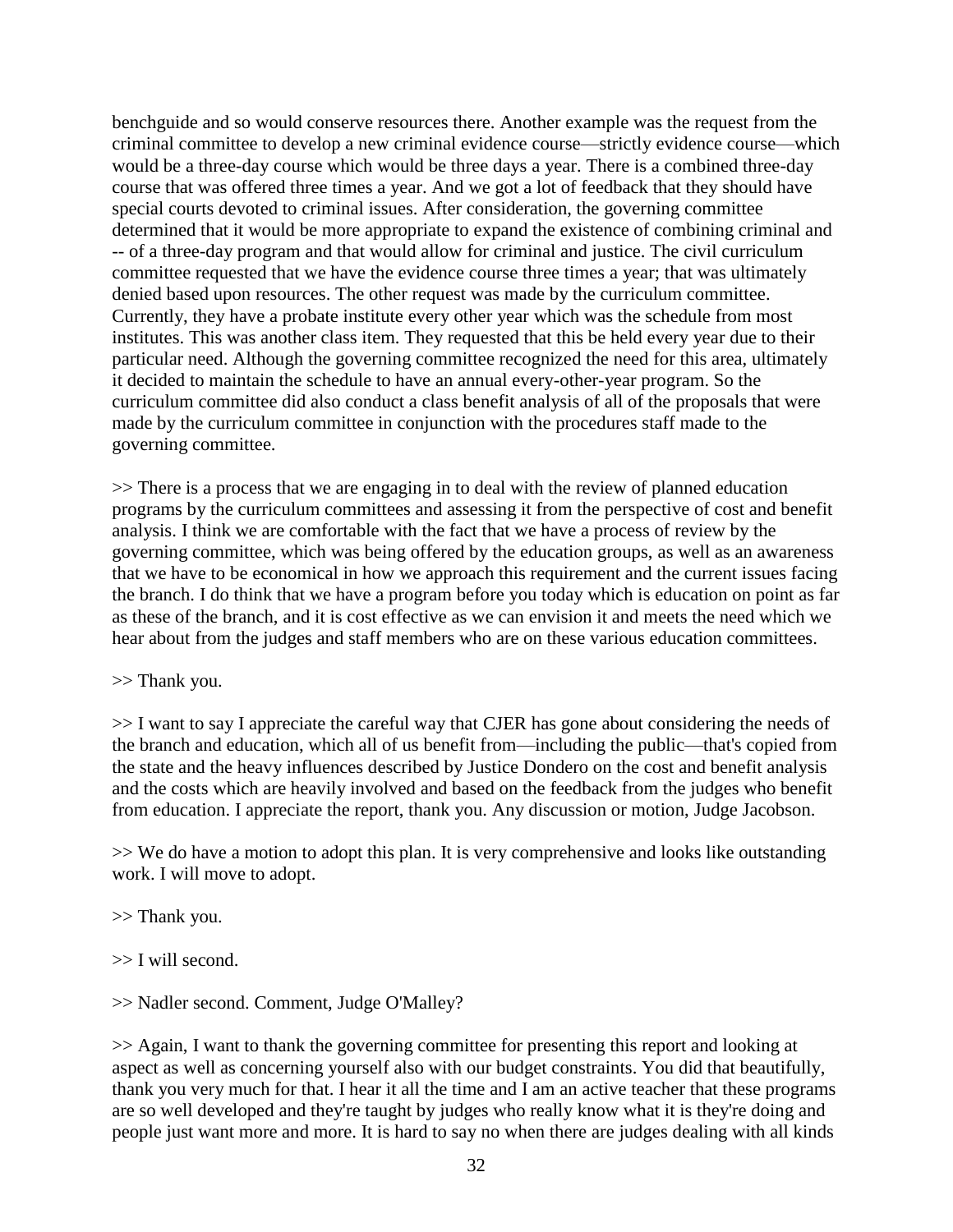of issues, and new cases and predicaments. I appreciate that more than anybody because this council had to say no quite often for the last five years for a lot of different reasons.

>> So again, the thought of the full process of going through this and the weighing and the balancing and having to make hard decisions by I know what is a very well thoughtful, very experienced governing board. I truly appreciate all the hard work that you do and commend you for it.

>> Thank you. Judge Rosenberg.

>> Looking five years or maybe 10 years down the line, what's your best belief of the future? Is it going to be a more centralized teaching, or regional, or local teaching, or is it electronic teaching?

>> Well, I will take a whack at that.

 $\gg$  [ Laughter ]

>> I guess I like the fact that we have a lot of options. I think this is one of the strengths of this organization, that we have a really nice mix of distant education and live education. I recently conducted a survey at the end of last year asking them their opinion about your distant education product and do they like short or long programs? We have all these choices. While there are different opinions, I got a lot of responses. I got people saying we are judges, and we need to see each other and talk to each other. While they appreciate the opportunity of sometimes having education in their chambers and a lot of people say, "I won't make time for it unless I have to get out of my office and go somewhere." I think that's the reality of the judicial life, and I think because your jobs are so unique and you have to talk with your colleagues. So, my hope for the next five years is to continue to have more opportunities for live interactions. You know, I wish we had a really big conference facility. Maybe put that on your plate. [Laughter ]

>> I think with old habits it is hard to get rid of them, and they last for a long time. I think the judges have been on the bench at a time when things are much more financially attractive and now judges still enjoy the idea of meeting with each other, and I think we are trying to do as much 21st century education as possible. I think it is a critical feature of the branch. If you lose that feature of the branch as a statewide feature, it is not a very good thing for the branch to experience. So I think we have to try as much as possible to have face-to-face statewide meetings where we get to know one another and names on pieces of paper are faces who we recall. That's important.

>> I think in the future we are going to have much customized individual learning opportunities. A person can go if they want to look at programs and online courses. I mean we all have our own music to listen to. We should be able to create a learning plan of what we want. I want to have that opportunity to have a wide variation of things for judges to pull from, starting with the live conferences and interactions to the short benchguides and tools when they need them.

>> Judges Herman, and Miller, and Stout, and Hull.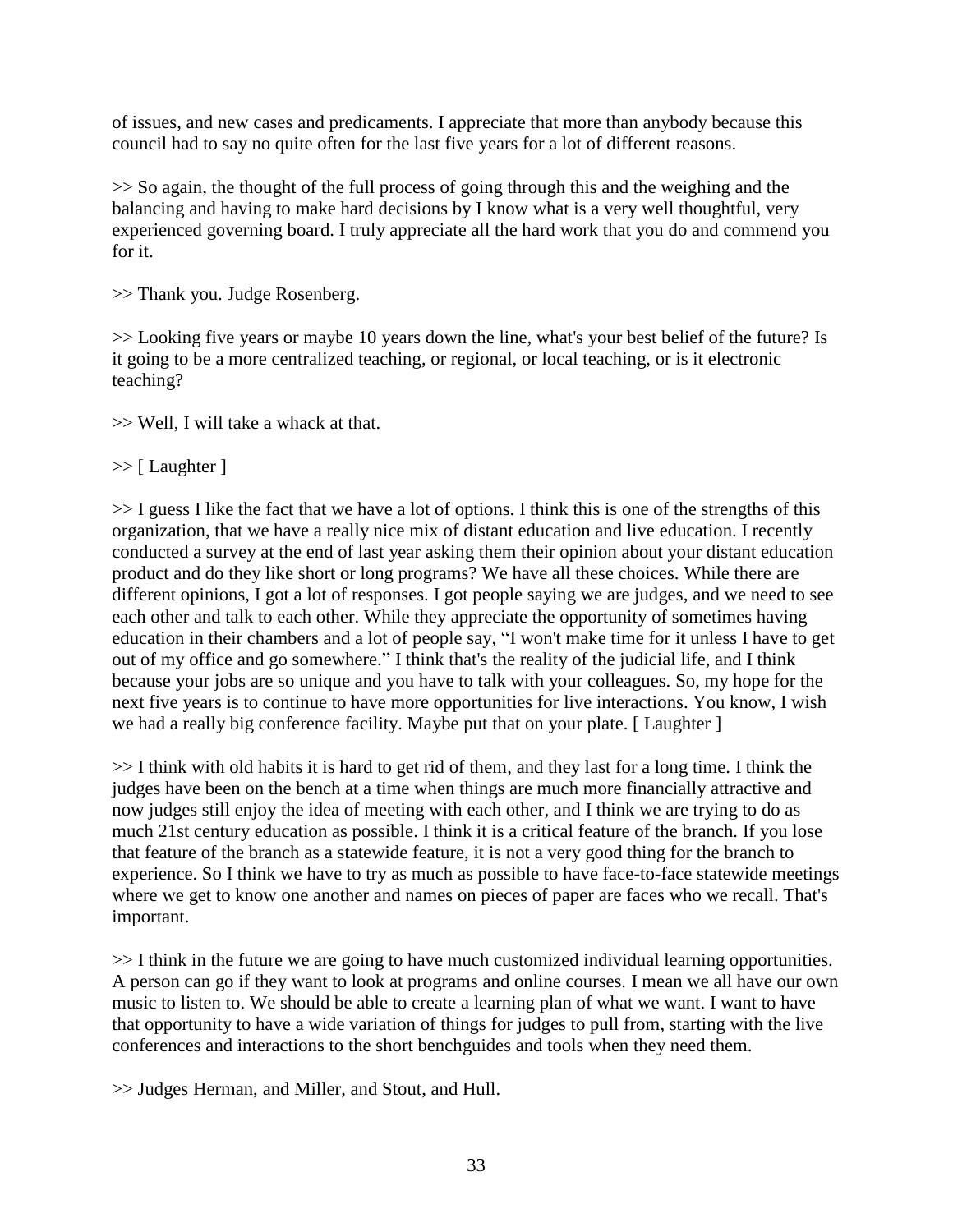>> One of the things I regretted is—that's one of the real values of CJER—that none of the rotating in a teaching role after they have been a student, I cannot say enough that the judicial college that's granted to the table.

>> And I am pleased that Judge Weathers is going to be the next chair for the judicial college and thank you very much for all the good stuff that you do. I would say that my court really appreciates the regional presentation for our judges and for some reason they don't have time to get up and rather places where education that's really helpful and I really encourage those programs. Also, I barely go online and look at the benchguides. There are online resources that you are providing to us. Thank you.

# >> Justice Miller?

>> I know it is extra pressure on you. The commitments are not being made in that regards, right? You are going to wait until that IMF fund is approved before the financial commitment is made beyond the budget funds that we know we may not have.

>> I guess I can say this, when we do the program here on-site just like when you have council meetings here on-site. There are contracts with hotels for space only and those are commitments that can be rescinded. For the vast majority of our programs as well as other programs the AOC puts on, those are easy to rescind if we need to. For the larger programs, the only ones that we do that require space are institutes and colleges. 1058 and we have the assigned judges programs. Those are done in facilities and those are contracted several months ahead because we have to get space ahead of time, and it is getting more and more difficult to do those. Those contracting processes take some time. We usually do have something and a couple of things have contracted. Since I have been here, we have only had, we are usually able to negotiate with hotels to do something at another time. I am not concerned about that. There is so few of those things and like I said there are things like the college that we would probably do. We might modify but we would do it. The sooner that you know, we can look at IMF funding for the next fiscal year, the better for us and we like to plan ahead. It makes our staff efficient because we can plan ahead that way.

# >> [ Captioners Transitioning ]

>> Looking to California, and the judicial branch, and our state and really the model for the rest of the nation, and I think, along with CFCC, are divisions of programs that really identify that, how to do it right. And I think this educational plan describes educationally on point and I think that's a very good description. I know the community as mentioned has made some very difficult choices. I need to personally say thank you for -- judge's institute. I can't begin to say how important that is to small judges where the one-stop shop, so to speak and that educational opportunity, so necessary and so valuable. I also appreciate and I know the community and talking with doctor -- I know very mindful of the structural deficit, we've talked about today with IMF funding, obviously, some planning as we discussed, Z has to go forward, do that very thoughtfully and conservatively. And again, negotiating wherever possible to avoid any possible cancellation fees, and do the best we can to maintain this high level of education and be mindful of the fiscal realities. I think that's also evidence. I think looking at this educational plan, we can clearly see how the cost benefit analysis has been integrated into your processes in the plan and particularly having the extra layer of review in the high cost programs, I think, is very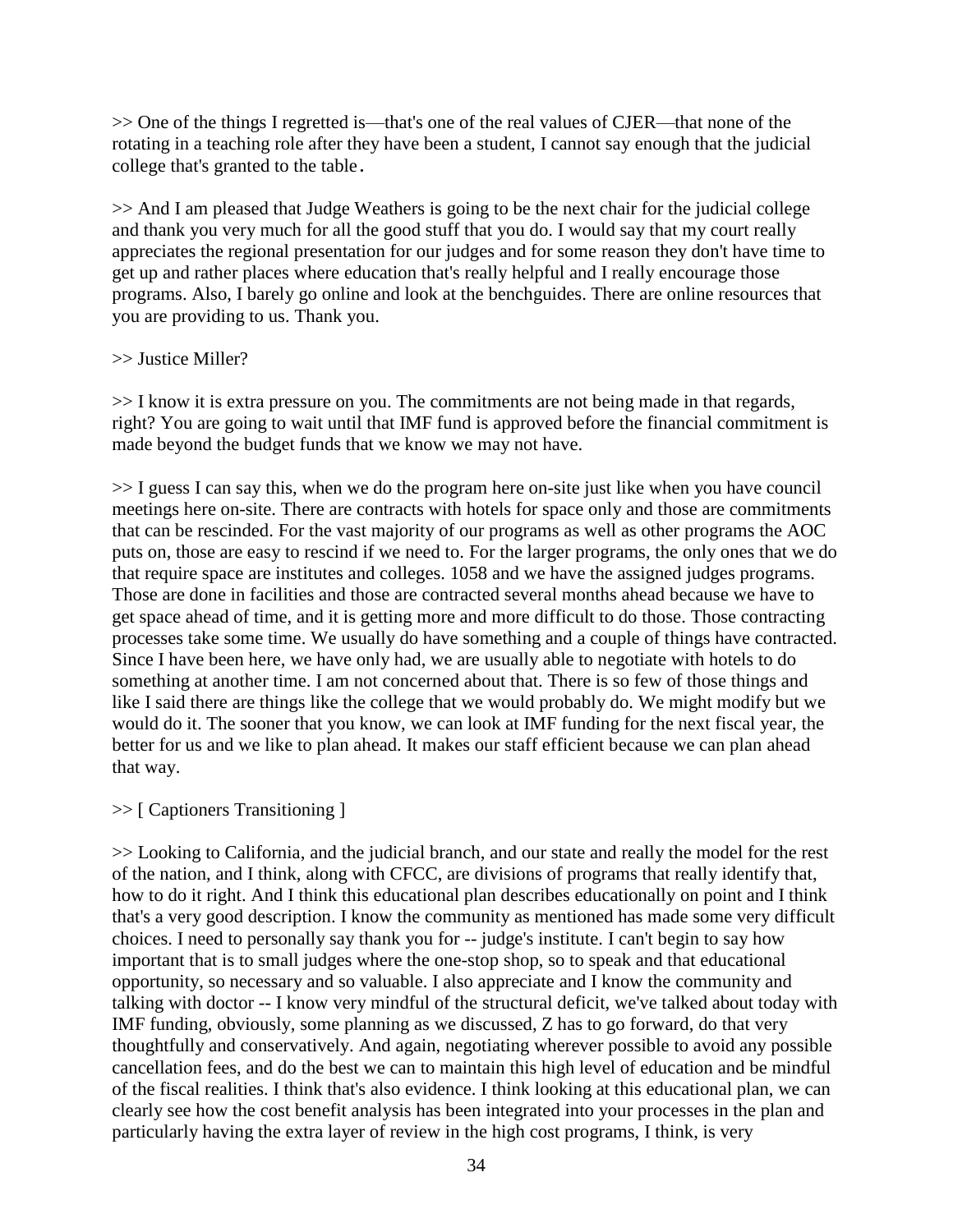appropriate and responsible, especially at this time. So I congratulate you and all the members I know who worked behind the scenes so hard on this.

>> I'll say preliminarily, and we all know this to be true and that is that in my case, almost from day one, when I was sworn in to the superior court in Sacramento County, and every day since that time, I have benefited, we have all benefited from the really spectacular work that has been done for the past 19 years and I congratulate you on your work and the work of prior committees. It is invaluable. The one thing I wanted to mention, there have been in the past certain dissenting members of the branch who suggested that in-person educational programs and opportunities are wasteful, that they should be instead conducted electronically. And I think it was a year or so ago, I was asked to respond to one of those suggestions. And I recruited Doctor Cowdrey's help in responding to the importance of in-person meetings. But Doctor Cowdrey, you have mentioned that there are also studies that have been undertaken in other states with judicial education, otherwise, that show that actually in-person meetings are more productive from an educational sense. Do I recall that correctly?

>> Yeah, at that time, I had just read a study that was done by the U.S. Department of Education and it was done for case DR college. And they looked at online education, live education, and actually, the accommodation of both, blended education, and the finding was that the blended education was the most effective because you got to be together, learn together, and then continue on by doing some things online. But the online education by itself was the least effective. And I appreciate you saying that because you know, if you think about it, the point of education is to educate. And so you know, we want to be mindful of the cost and do it as effectively and efficiently as we can, but you want to make sure you provide an environment where people are able to learn. If they're looking at their computer, and checking their phone, and texting their kid, you know, sometimes you really have to be in person. I think that you would appreciate how these council meetings are so much more impactful than when you're on the phone with one another. That is the more effective way to learn.

>> That's the conversation I had, and important to add also.

>> O'Malley.

>> Well, just to follow up with that, having participated so much in face-to-face education, for NJO, as well as the college, as well as some of the other more experienced courses, with experienced judges, the judges learn from each other. And the teachers engage in the students, and the students are engaged and looking at a screen and pressing a button as far as what might be the correct answer on a scenario is one thing and testing your knowledge in an area. But when you have to go to a whole new assignment, and when you have to learn about an area of the law, AB 109, from Judge Morris Jacobson, that you have no idea what this law entails, you need to hear from all sorts of people who have experienced different situations. And when you're in live education, people are engaged and ask lots of questions and you come out of there not only having known the curriculum that was needed to be covered by the instructor, but you're learned from all the other participants, who are there and also engaged to learn and see if they made a mistake, if they didn't make a mistake, what's a better practice, and you come out of there sharing information, practices, and procedures that courts are willing to help and share. It's irreplaceable.